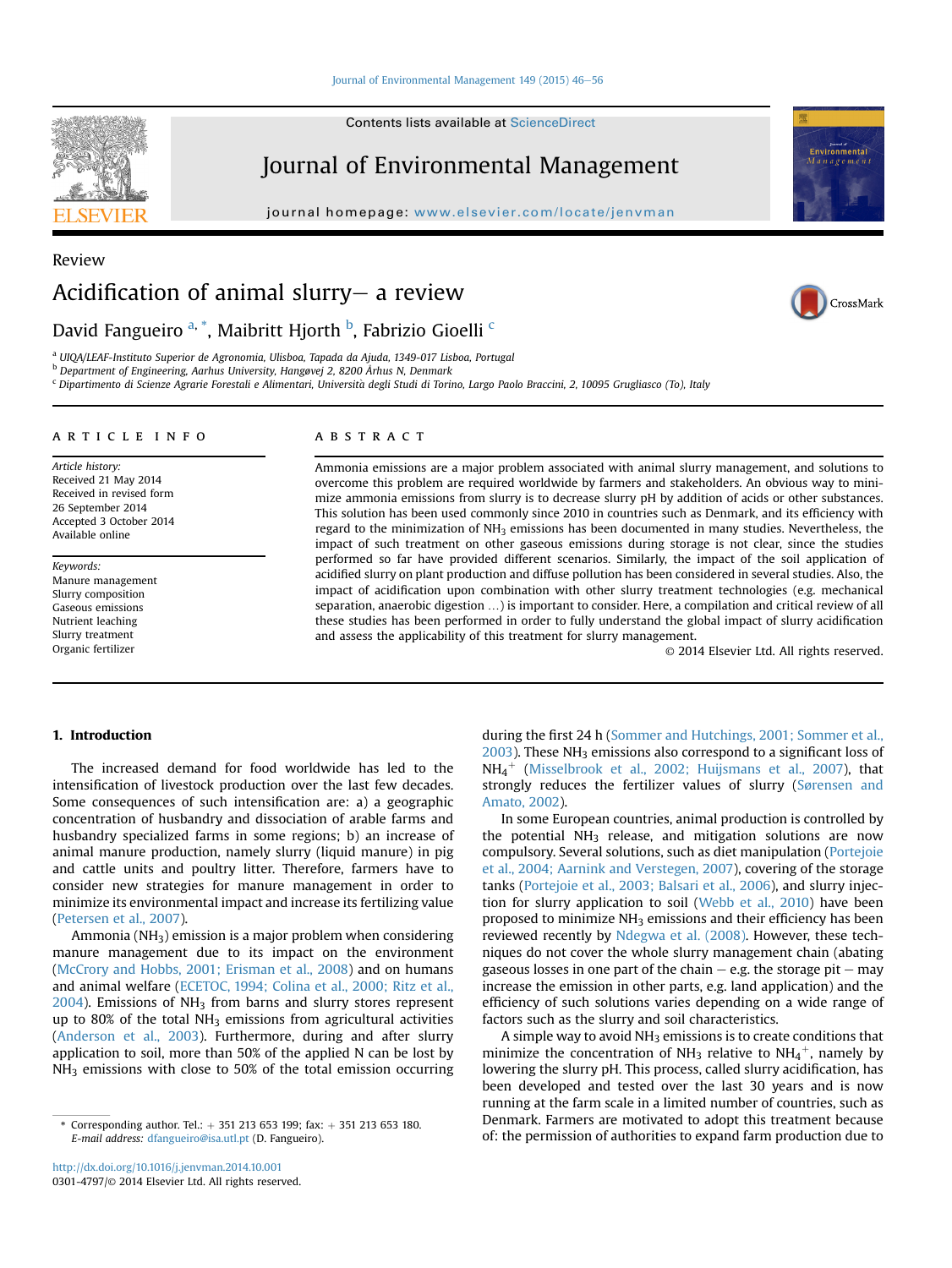<span id="page-1-0"></span>the guaranteed reduction in NH3 emission, the lack of requirement for slurry injection or sub-plowing after surface application ([Christensen and Sommer, 2013](#page-8-0)), and increased crop yield ([Birkmose and Vestergaard, 2013\)](#page-8-0). In other countries, by 2012, such farm-scale application of acidification was absent or very limited.

Many studies have been conducted to assess the efficiency of slurry acidification with regard to the reduction of  $NH<sub>3</sub>$  emissions. But lowering the pH will impact multiple chemical and microbial processes in the slurry, changing the composition of the acidified liquid manure. In consequence, slurry acidification might increase the emissions of other gases, such as nitrous oxide or methane, and, after soil application, the fertilizer value of the acidified slurry as well as the associated nitrogen, phosphorous or carbon dynamics might differ from patterns already known for non-acidified slurry ([Wenzel and Petersen, 2009\)](#page-10-0). Finally, contrasting results relative to non-acidified slurry might be expected following the application of other technologies, such as solid-liquid separation or anaerobic digestion, to acidified slurry. The literature on all these aspects is still limited and needs to be compiled. A clear overview of the existing knowledge of slurry acidification  $-$  highlighting the advantages and limitations  $-$  is needed, to improve the acidification process and stimulate the adoption of this mitigation technology.

The aim of the present review is to clearly describe the processes available for slurry acidification and to highlight the main differences along the slurry management chain between acidified and non-acidified slurry.

#### 2. Technologies

#### 2.1. Additives and target pH

The concept of reducing slurry pH to abate nitrogen losses to the air relies on the equilibrium between NH $_4^+$  dissolved in the slurry and  $NH<sub>3</sub>$  (Fig. 1-A). This reduction is achieved by slurry amendment with natural or chemical additives (Table 1).

Strong acids are the additives used most commonly (Eq.  $(1)$ ): in particular, sulfuric acid is used by all the companies dealing with slurry acidification, but HCl and  $HNO<sub>3</sub>$  have been tested also. Some limitations to their use, such as their relatively high cost, corrosiveness, and hazards to animal and human health, are important issues that need to be improved ([Rotz, 2004](#page-9-0)).



#### Table 1

Additives used for slurry acidification and target pH.

| Additive                       | рH          | Slurry          | References                  |
|--------------------------------|-------------|-----------------|-----------------------------|
| H <sub>2</sub> SO <sub>4</sub> | 5.5         | Pig             | Jensen, 2002, Infarm A/S,   |
|                                |             |                 | 2014a, b                    |
|                                |             | Pig             | Kai et al., 2008            |
|                                | 6.4         | Pig             | Biocover A/S, 2012;         |
|                                |             |                 | Nyord et al., 2013          |
|                                |             | Pig             | Nyord et al., 2013          |
|                                | 6.8         | Pig             | Nyord et al., 2013          |
|                                | 6.2         | Pig             | Sørensen and Eriksen, 2009, |
|                                |             |                 | Nyord et al., 2013          |
|                                | 5.5         | Pig             | Infarm A/S, 2014a, 2014b    |
|                                | 6.0         | Cattle          | Sørensen and Eriksen, 2009  |
|                                | 6.4         | Cattle          | Biocover A/S, 2012          |
| HCl                            | 5.3         | Pig             | Panetta et al., 2005        |
| HCl                            | 4.5         | Cattle          | Eriksen et al., 2012,       |
|                                |             |                 | Petersen et al., 2012       |
| HNO <sub>3</sub>               | 5.8         | Cattle          | Husted et al., 1991         |
|                                | 6.7         | Cattle          | Vandre and Clemens, 1997    |
|                                | 6.0         | Cattle          | Stevens et al., 1992;       |
|                                |             |                 | Velthof and Oenema.         |
|                                |             |                 | 1993; Stevens et al., 1995  |
| HNO <sub>3</sub>               | 4.5         | Cattle          | Velthof and Oenema, 1993    |
| Saccharose                     | $5.8 - 6.5$ | Pig             | Berg and Pazsiczki, 2006    |
| Lactic acid                    | $5.5 - 6.0$ | Pig             | Berg et al., 2006; Berg and |
|                                |             |                 | Pazsiczki, 2006             |
| Superphosphate                 |             | Cattle          | Safley et al., 1983;        |
|                                |             |                 | Husted et al., 1991         |
| Superphosphate                 | 5.5         | Composted       | <b>Tran et al., 2011</b>    |
|                                |             | Pig slurry      |                             |
| Aluminum chloride              |             | Pig and Poultry | Smith et al., 2001;         |
|                                |             |                 | Choi, 2004; Smith et al.,   |
|                                |             |                 | 2004; Nahm, 2005            |
| Aluminum sulfate               |             | Pig, Poultry,   | Kithome et al., 1999;       |
|                                |             | Dairy           | Moore et al., 1999;         |
|                                |             |                 | Moore et al., 2000;         |
|                                |             |                 | Lefcourt and Meisinger,     |
|                                |             |                 | 2001; Shi et al., 2001;     |
|                                |             |                 | Sims and Luka-McCafferty,   |
|                                |             |                 | 2002; Armstrong et al.,     |
|                                |             |                 | 2003, Nahm, 2005;           |
|                                |             |                 | Li et al., 2006             |
| Calcium/magnesium              | $6.3 - 6.4$ | Poultry         | Witter and Kirchmann,       |
| carbonate                      |             |                 | 1989: Nahm. 2005            |
| Glucose                        |             | Cattle          | Clemens et al., 2002        |
| Elemental sulfur               |             | Poultry         | Mahimairaja et al., 1994    |

 $NH<sub>3</sub>(g) + H<sup>+</sup>(aq) \leftrightarrow NH<sub>4</sub><sup>+</sup>($  $(aq)$  (1)

A base precipitating salt, such as aluminum chloride, can also be added to lower the pH (Eq.  $(2)$ ). The added salt becomes a hydroxide after dissolution in water, the proton is liberated, and the reaction described in Eq. (1) can occur.

$$
AICl3(s) + 3H2O(l) \leftrightarrow Al(OH)3(s) + 3HCl(aq)
$$
 (2)

Easily fermentable materials have also been tested for their ability to lower slurry pH. Such materials reduce the pH of the slurry as they stimulate endogenous anaerobic microorganisms to produce organic acids [\(McCrory and Hobbs, 2001; Berg and](#page-9-0) [Pazsiczki, 2006](#page-9-0)). For example, added glucose can be converted, through microbial fermentation, into lactic acid (Eq. (3)) and reaction 1 then occurs.

$$
C_6H_{12}O_6(aq) \rightarrow CH_3CHOHCOOH (aq)
$$
 (3)

The target pH ranges from 4.5 to 6.8 and the choice of a specific pH depends on several factors, such as the type of slurry, the acid/ salt used, and the step of the slurry management chain at which the Fig. 1. Effect of slurry pH on its relative content of TAN (A) and sulfide (B). acidification is performed (Table 1). A pH of 5.5 is the selected target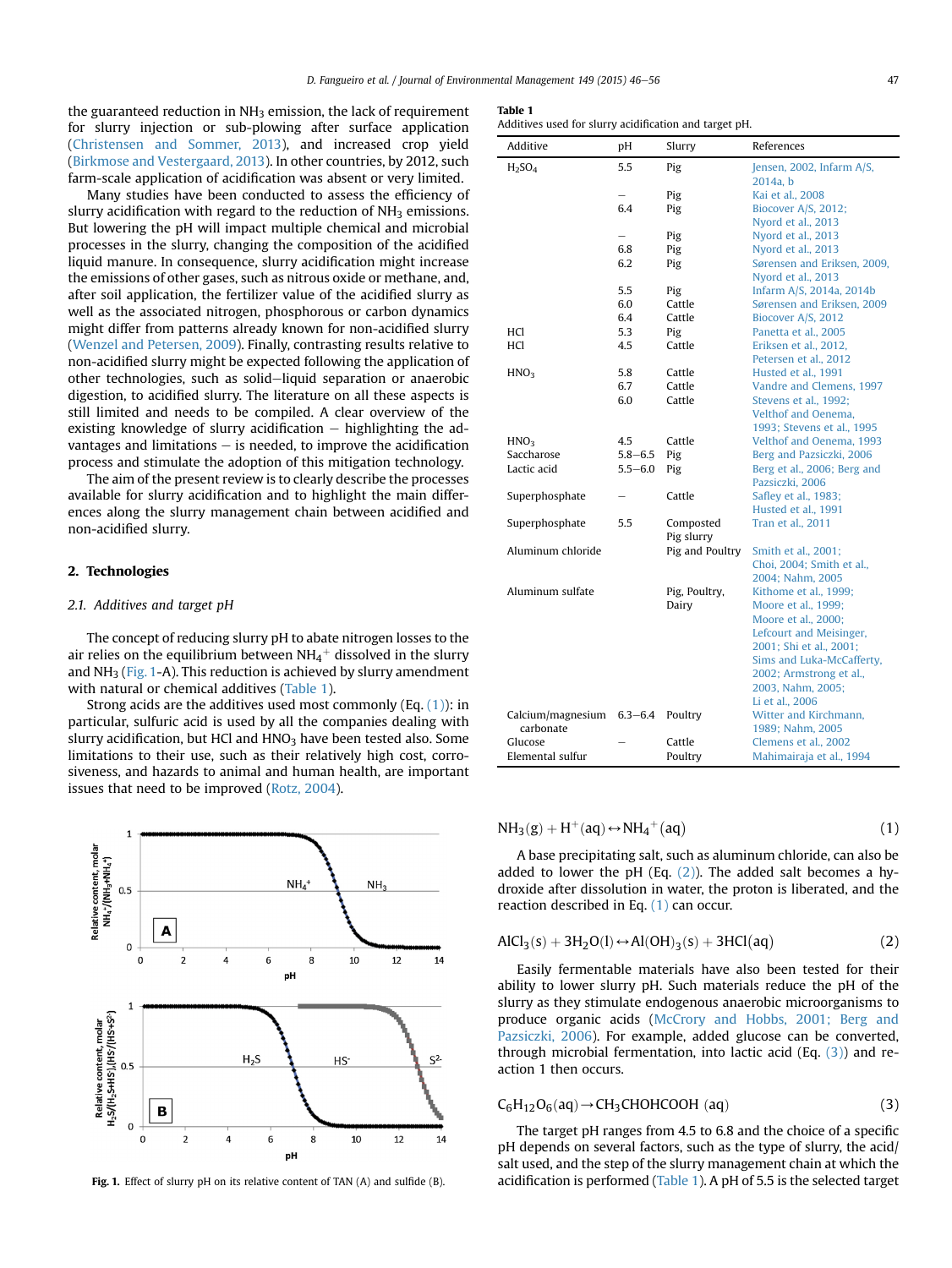<span id="page-2-0"></span>

Fig. 2. In-house acidification.

for commercial in-house acidification systems [\(Infarm A/S, 2014a,b\)](#page-9-0). We have therefore used this value for examples in this paper.

#### 2.2. Acidification methodologies

The technologies available for acidification of animal slurry during the three major management steps are:

- 1 In-house acidification, considered a long-term acidification (Fig. 2) ([Jensen, 2002; Kai et al., 2008; Wesnæs et al., 2009;](#page-9-0) [Petersen et al., 2012; Infarm A/S, 2014a,b;](#page-9-0) [J](#page-9-0)ø[rgen Hyldgaard](#page-9-0) [Staldservice A/S, 2014\)](#page-9-0). The additive (sulfuric acid) is applied on a daily or weekly basis to the slurry, in-house. The slurry is typically flushed from the slurry channels into a treatment tank; acid is added under stirring to reach a fixed pH level. Aeration is performed simultaneously to avoid foaming. Part of the slurry is returned to the slurry channels, and part is discarded in a storage tank.
- 2 Storage tank acidification, considered a short- or long-term acidification depending on its timing (Fig. 3) [\(Velthof and Oenema,](#page-10-0) [1993; Fangueiro et al., 2010, 2013; Petersen et al., 2012; Nyord](#page-10-0) [et al., 2013; Harsø Maskiner A/S, 2014; Oerum Smeden, 2014](#page-10-0)). The additive is added to the storage tank or lagoon under heavy mixing. Foam is produced upon the addition, and its removal is the main constraint of this process. Acidification can be performed shortly before collection of the slurry for field application or several months before application (re-acidification may be necessary).
- 3 Acidification at field application, considered a short-term acidification ([Fig. 4](#page-3-0)) ([Biocover A/S, 2012; Birkmose and Vestergaard,](#page-8-0)



Fig. 3. Storage tank acidification.

[2013; Gyldenkaerne, 2013; Nyord et al., 2013; Kyndestoft](#page-8-0) [Maskinfabrik Aps, 2014\)](#page-8-0). The additive is applied to the slurry immediately before soil application, in a static mixer installed in the output of the slurry tanker.

Additional acidification techniques include self-acidification ([Clemens et al., 2002\)](#page-8-0) and the use of animal fodder additives [\(Li](#page-9-0) [et al., 2006; Eriksen et al., 2010; Nørgaard et al., 2010](#page-9-0)) but, in the present paper, only the three previously mentioned technologies involving acid addition will be covered since they are the most widely used and studied.

Efficient and safe solutions for slurry acidification at the farm and field scale have been proposed by private companies, and slurry acidification has the potential to become a key solution for slurry management. Acidification became a full-scale commercial operation in Denmark in 2003. By 2012, approximately 10% of Danish slurry was acidified, with a continued increase expected for the coming years. By 2012 the minimum numbers of operating units in Denmark, for field application acidification, storage tank acidification, and in-house acidification were 100, 60, and 110, respectively ([Birkmose and Vestergaard, 2013\)](#page-8-0).

#### 3. Slurry processes and slurry composition

Animal slurry is a chemically complex mixture of suspended particles and dissolved and volatile compounds that can be released into the gas phase. Multiple chemical, physical, and biological processes occur in slurry and many of these are influenced by pH changes ([Christensen and Sommer, 2013; Jensen and](#page-8-0) [Sommer, 2013\)](#page-8-0). Therefore, changes in slurry characteristics after acidification are expected.

### 3.1. Chemical characteristics

#### 3.1.1. Acid, base, and buffer

The speciation of acids and bases is controlled by their pKa values and is therefore pH dependent (Eq.  $(4)$ ). In animal slurry, there are primarily six acid-base pairs:  $NH_4^+/NH_3$ ,  $H_2CO_3/HCO_3^-$ ,  $HCO_3^-$ /CO<sub>3</sub><sup>2</sup>-, RCOOH/RCOO<sup>-</sup>, H<sub>3</sub>PO<sub>4</sub>/H<sub>2</sub>PO<sub>4</sub><sup>-</sup>, H<sub>2</sub>PO<sub>4</sub><sup>-</sup>/HPO<sub>4</sub><sup>2-</sup>,  $HPO_4^{2-}/PO_4^{3-}$ ,  $H_2SO_4/HSO_4^-$ ,  $HSO_4^-/SO_4^{2-}$ ,  $H_2S/HS^-$ , and  $HS^-/$  $S^{2-}$  ([Christensen and Sommer, 2013\)](#page-8-0).

At pH 7, the dominant species are  $NH_4^+$ , HCO<sub>3</sub><sup>-</sup>, RCOO<sup>-</sup>,  $H_2PO_4^-$ ,  $SO_4^2^-$ , and HS<sup>-</sup>. The relative content of the acid (HA) of the compound A (base) can, for monoprotic acids, be calculated by assuming standard chemical conditions in manure:

$$
\frac{[HA]}{[HA] + [A-]} = \frac{\frac{10^{-\text{pt}}}{10^{-\text{pt}}}}{\frac{10^{-\text{pt}}}{10^{-\text{pt}} + 1}}
$$
(4)

with [x] being the concentration of the compound x, and pKa being the pKa value for the acid/base pair. When lowering the slurry pH from 7.5 to 5.5, the relative acid content is strongly modified, with changes from 98.00% to 99.98 % for NH $_4^+$ , from 9% to 91% for H $_2$ CO $_3^{\phantom i}$ from 26% to 97% for H<sub>2</sub>S, and from 0.2% to 15.0% for RCOOH (Eq.  $(4)$ ), while,  $H_3PO_4$  and  $H_2SO_4$  remain residual.

All these transformations are due to fast reactions and should therefore be observed with both short- and long-term acidification technologies.

Animal slurries have a strong buffer capacity that has to be considered when acidification is performed ([Sommer and Husted,](#page-9-0) [1995](#page-9-0)). On the one hand, it will affect the amount of acid required and, on the other, the buffer capacity can be affected by such addi-tion. Indeed, as can be seen in [Fig. 5,](#page-3-0) calculated from data in [Sommer](#page-9-0) [and Husted \(1995\),](#page-9-0) the buffer capacity of slurry varies significantly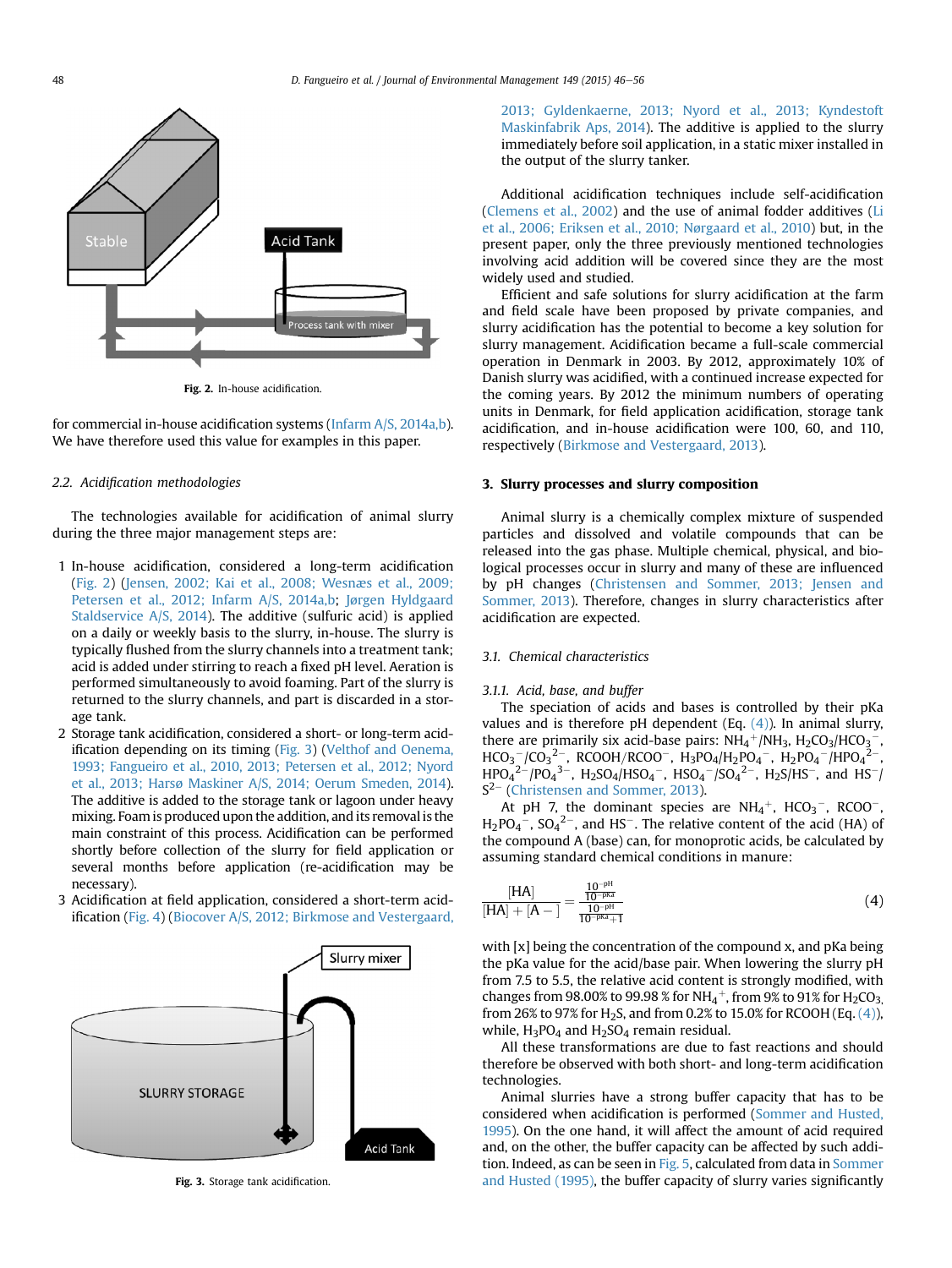<span id="page-3-0"></span>

Fig. 4. Field application acidification.

with pH. It is of note that when acidification is performed by the addition of a strong acid, such as sulfuric acid, the amount of this buffer will increase, while the content of other buffer components, such as carbonate, will decline (see Section 3.1.3).

#### 3.1.2. Inorganic compounds

The main inorganic components of animal slurry include Fe, Al, Zn, Cu, P, Mg, Ca, NH<sub>3</sub>, and H<sub>2</sub>CO<sub>3</sub> [\(Sommer and Husted, 1995\)](#page-9-0). These can be found in solution, adsorbed onto particulate matter, or precipitated. Struvite (MgPO4NH4) and dicalcium phosphate  $(CaHPO<sub>4</sub>)$  are the main precipitates in animal slurry  $(CaHPO<sub>4</sub>)$  are the main precipitates in animal slurry  $(CaHPO<sub>4</sub>)$ [2007\)](#page-9-0). But, precipitations are pH dependent, with most precipitates being dissolved at low pH values. For example, Ca is fully precipitated as  $CaCO<sub>3</sub>$  at high pH and as  $CaHPO<sub>4</sub>$  at medium pH, but is mostly dissolved as  $Ca^{2+}$  at low pH [\(Lindsay, 1979\)](#page-9-0).

Previous studies ([Fangueiro et al., 2009; Daumer et al., 2010;](#page-8-0) [Roboredo et al., 2012\)](#page-8-0) observed almost complete dissolution of slurry P when lowering the pH, and part of this has been attributed to dissolution of struvite ([Christensen et al., 2009\)](#page-8-0). The acidified slurry thus has higher concentrations of dissolved inorganic com $pounds -$  relative to untreated slurry  $-$  with positive impacts on its fertilizer value, namely phosphorus ([Roboredo et al., 2012](#page-9-0)). The decrease of slurry pH is generally accompanied by an increase of its conductivity, due mainly to the dissolution of minerals ([Hjorth](#page-9-0) [et al., 2013\)](#page-9-0). Because the chemical reactions are rapid, the dissolution of the inorganic minerals may occur for both the short- and long-term acidification technologies.

#### 3.1.3. Organic matter degradation

The enzymatic and microbially controlled degradation of slurry organic matter under anaerobic conditions rely on hydrolysis, acidogenesis, acetogenesis, methanogenesis, and sulfate reduction.



Fig. 5. Effect of pH on the buffer capacity of the slurry.

Recent studies [\(Hjorth et al., 2013](#page-9-0)) indicated that hydrolysis may be accelerated at lower pH, and changed from being enzymatically mediated to being chemically catalyzed. Sulfuric acid addition has also been indicated to decelerate all the other microbial pathways, acidogenesis [\(Hjorth et al., 2013](#page-9-0)), acetogenesis ([S](#page-10-0)ø[rensen and](#page-10-0) [Eriksen, 2009; Hjorth et al., 2013](#page-10-0)), and methanogenesis [\(Ottosen](#page-9-0) [et al., 2009; Petersen et al., 2012](#page-9-0)). In some studies, sulfate reduction has been shown to be unaffected, whereas in others it decreased ([Eriksen et al., 2012; Dai and Blanes-Vidal, 2013; Hjorth](#page-8-0) [et al., 2013](#page-8-0)). Indeed, it is well known that enzymes are pH selective, since the active site charges and the steric structures can change with pH. Similarly, microorganisms are pH sensitive and, in some pH intervals, no alternative microbial community exists. [Ottosen](#page-9-0) [et al. \(2009\)](#page-9-0) observed a lower oxygen consumption rate of acidified slurry relative to untreated slurry, indicating changes in the biological pathways. Furthermore, as previously referred to, the concentrations of some inhibitory substances, including protonated acids, can vary with pH. These changes in the degradation pathways of acidified slurry have a direct effect on the slurry composition with a higher content of large, dissolved organic compounds and lower contents of non-dissolved and small, dissolved organic compounds. Microbial reactions are often slower than chemical reactions; thus, the changes in the pattern of organic matter degradation are likely to be relevant only for long-term, continuous in-house and storage tank acidification performed long before application, but not for short-term storage tank acidification or acidification at field application.

#### 3.1.4. Microbial/pathogens

As evident from the impact of slurry acidification on the degradation patterns of the organic matter, the microbial community must also be influenced or, at least, changed in its activity levels by acidification [\(Ottosen et al., 2009\)](#page-9-0). However, only a limited number of studies [\(Ottosen et al., 2009; Zhang et al., 2011](#page-9-0)) can be found in relation to the impact of slurry acidification on the composition and activity of the microbial community. [Ottosen et al.](#page-9-0) [\(2009\)](#page-9-0) reported that slurry acidification greatly reduced the microbial activity, while [Zhang et al. \(2011\)](#page-10-0) observed, in some specific conditions, a weaker effect of acidification on species of pathogenic bacteria. Nevertheless, acidification is commonly used for disinfection of poultry litter. The effect of poultry litter acidification on the decrease of pathogen persistence is not consensual. [Line and](#page-9-0) [Bailey \(2006\)](#page-9-0) observed no significant effect of litter acidification on Campylobacter spp. populations and Salmonella spp. However, [Rothrock et al. \(2008\)](#page-9-0) reported that litter acidification significantly affected the microbial community, reducing the presence of some groups and increasing others. Indeed, one result of acidification was a 3-4 order of magnitude increase in the concentration of fungal urease and uricase producers ([Cook et al., 2008; Rothrock et al.,](#page-8-0) [2008\)](#page-8-0). There is a significant lack of knowledge regarding the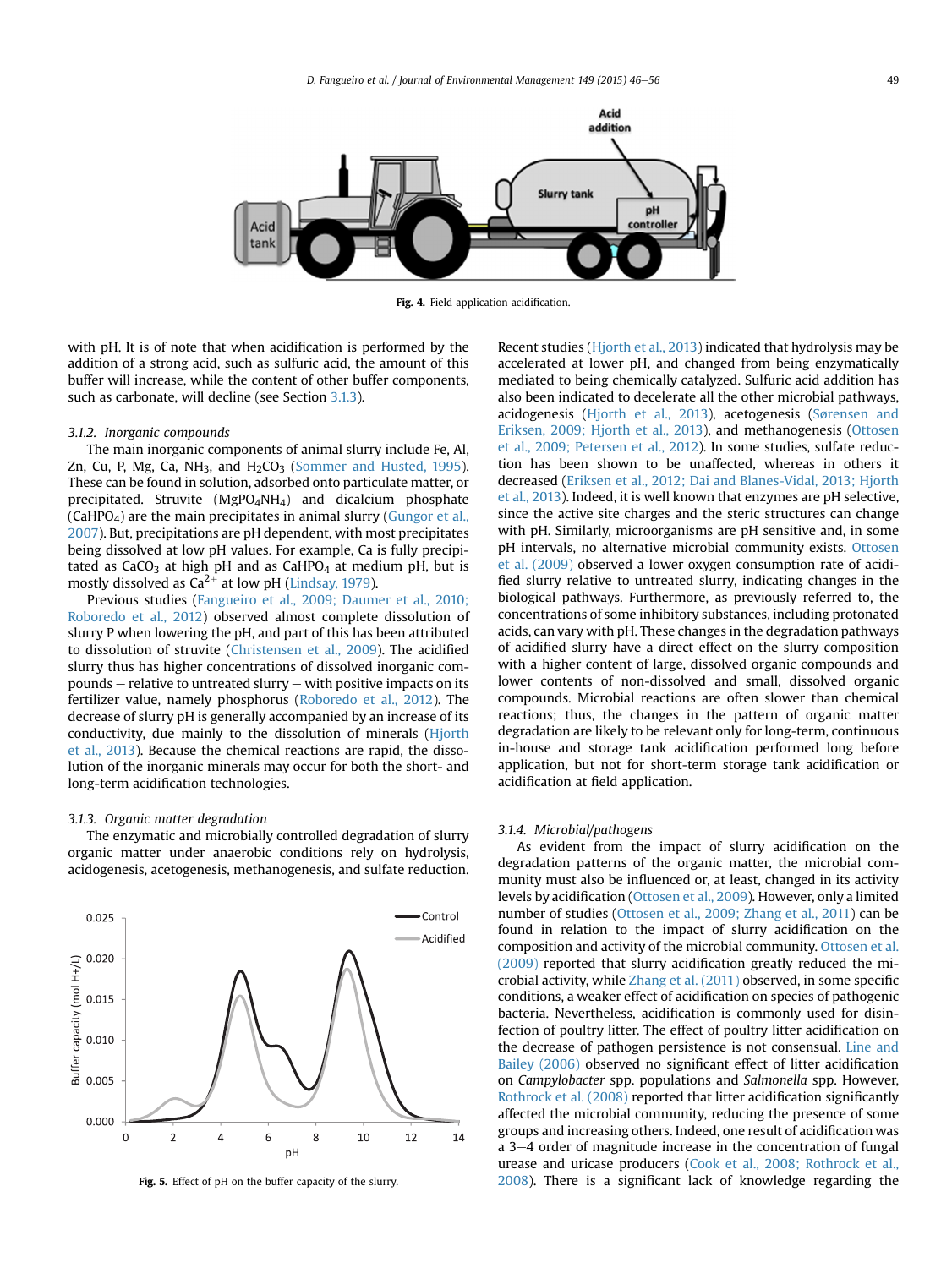<span id="page-4-0"></span>impact of slurry acidification on the microbial community and pathogens that needs to be overcome since microbial activity rules many slurry processes and needs to be understood to allow improvements of the acidification process; for example, in regard to possible subsequent biogas production.

#### 3.2. Physical properties

The physical properties of slurry, controlled by the chemical properties affected by pH, can disturb the soil application process. The color of acidified manure is less brown and more greyish (Infarm A/S, personal communication), likely due to the increased hydrolysis of organic matter. The particle surface charges have been observed to be less negative upon acidification ([Zhu et al., 2012;](#page-10-0) [Hjorth et al., 2013\)](#page-10-0), which is reasonable as the majority of acidbases have fewer charges after protonation, and in agreement with the generally low iso-electrical point of organic colloids ([Moayadi et al., 2011\)](#page-9-0). A recent study [\(Hjorth et al., 2013\)](#page-9-0) showed that acidified slurry contains fewer particles  $<$ 0.05 mm than untreated slurry, which can be explained by particle aggregation because of lower electrostatic repulsion between particles under the conditions of higher conductivity and less negative surface charge. This is supported by observations of lowered viscosity (Infarm A/S, personal communication; [Hjorth et al., 2013\)](#page-9-0). However, the data available on particle sizes in acidified slurry are still limited and do not reach similar conclusions. Similarly, the effect of slurry acidification on dry matter content is also not consensual, with some studies reporting an increase and others a decrease ([Eriksen et al., 2008; Kai et al., 2008; Fangueiro et al., 2009, 2010;](#page-8-0) [Eriksen et al., 2012; Moset et al., 2012a; Fangueiro et al., 2013;](#page-8-0) [Hjorth et al., 2013\)](#page-8-0).

#### 4. Gaseous emissions

#### 4.1. Theoretical aspects

The pH has a large influence on the gaseous emissions of acidbase compounds, since these emissions are related linearly to the content of the potentially released compounds. For a pH decrease from 7.5 to 5.5, the concentration of the gaseous acid-base compound decreases from 1.8% to 0.02% for  $NH<sub>3</sub>$  and increases from 9% to  $91\%$  for  $H_2CO_3$ , from 0.2% to  $15\%$  for RCOOH, and from 26% to  $97\%$ for H<sub>2</sub>S (See Section [3.1.1](#page-2-0) – Eq. [\(4\)](#page-2-0)). It is of note that H<sub>2</sub>CO<sub>3</sub> is not

Table 2

directly released but controls the  $CO<sub>2</sub>$  emissions. Thus, based only on this calculation, lowering the slurry pH from 7.5 to 5.5 would lead to a decrease of the NH<sub>3</sub> emission to only 1% of the normal emission. However, it would increase the emissions of  $H_2S$  (3 times greater),  $CO<sub>2</sub>$  (10 times greater), and volatile fatty acids (100 times greater). Nevertheless, the transfer through the slurry-air interface  $-$  which depends on the slurry viscosity, air velocity over the slurry surface, and temperature  $-$  has also to be considered, particularly when considering gaseous emissions during storage. An increase in the absolute gaseous emissions is to be expected, since acidified slurry generally has lower viscosity.

## 4.2. Real measurements

Ammonia, methane, and carbon dioxide are emitted during all three steps of the slurry management process: in the barn, during storage, and after soil application. It has been shown that denitrification and nitrous oxide emissions from slurry stores are very limited and can be discounted [\(Sommer, 1997; Sommer et al., 2000;](#page-9-0) [Dinuccio et al., 2008\)](#page-9-0). On the other hand,  $CH<sub>4</sub>$  emissions at field scale are significantly lower than during storage and can be neglected [\(Chadwick et al., 2011](#page-8-0)). Similarly, H<sub>2</sub>S is mainly emitted during slurry storage, as it has been demonstrated to be only released in the initial few minutes following land application ([Feilberg et al., 2014](#page-9-0)). Therefore, we will consider that nitrous oxide is mainly emitted after soil application whereas  $H_2S$  and CH<sub>4</sub> are emitted exclusively during storage and in-house. An overview of the effects of slurry acidification on gaseous emissions is presented in Table 2.

#### 4.2.1. Nitrogen emissions

The main goal of slurry acidification is to minimize  $NH<sub>3</sub>$  emissions, which should be reduced due to the higher  $NH_4^+/NH_3$  ratio ([Fig. 1](#page-1-0)-A). For the long-term acidifications (in-house and early storage tank acidification), the organic matter degradation may be decelerated (Section [3.1.3](#page-3-0)), lowering the production of total ammonium nitrogen (TAN) from proteins. However, a change in the TAN production from urea has not yet been observed.

The lowest pH values tested range from 4.0 ([Stevens et al., 1989\)](#page-10-0) to 4.5 ([Hartung and Phillips, 1994\)](#page-9-0). At these values, less than 1% of the ammonium nitrogen was emitted to the air, compared to nonacidified slurry. [Kai et al. \(2008\)](#page-9-0) concluded that, when trying to minimize the N losses, slurry acidification is equivalent to or more

| Gas              | Effect of acidification on emissions                              |          |                                                                                                                          | References                                                                                                                                                                               |  |
|------------------|-------------------------------------------------------------------|----------|--------------------------------------------------------------------------------------------------------------------------|------------------------------------------------------------------------------------------------------------------------------------------------------------------------------------------|--|
| NH <sub>3</sub>  | $\blacktriangle$                                                  | In-house | $\angle$ 37% with nitric acid<br>$\angle$ 50-70 % with sulfuric acid                                                     | Monteny and Erisman, 1998; Kai et al., 2008; Infarm A/S, 2014a, 2014b                                                                                                                    |  |
|                  |                                                                   | Storage  | $\checkmark$ 50–88 % with sulfuric acid<br>$\checkmark$ 60–98% with aluminum sulfate<br>$\angle$ 27-71% with other acids | Lefcourt and Meisinger, 2001; Shi et al., 2001; Berg et al., 2006;<br>Kai et al., 2008                                                                                                   |  |
|                  |                                                                   | Field    | $\sqrt{40-80\%}$ with pig slurry<br>(different acids)<br>$\checkmark$ 15–80% with cattle slurry<br>(different acids)     | Stevens et al., 1989; Frost et al., 1990; Bussink and Bruins, 1992;<br>Stevens et al., 1992; Pain et al., 1994; Frost, 1994; Kai et al., 2008;<br>Biocover A/S, 2012; Nyord et al., 2013 |  |
| $N_2O$           | 2.                                                                | Field    | $\checkmark$ >100% with nitric acid<br>$\angle$ 23% with sulfuric acid                                                   | Velthof and Oenema, 1993; Fangueiro et al., 2010                                                                                                                                         |  |
| CO <sub>2</sub>  | →                                                                 | Storage  |                                                                                                                          | Fangueiro et al., 2010; Dai and Blanes-Vidal, 2013; Fangueiro et al., 2013                                                                                                               |  |
| H <sub>2</sub> S | (initial burst)<br>$\rightarrow$ $\rightarrow$<br>(initial burst) | Storage  |                                                                                                                          | Eriksen et al., 2012; Dai and Blanes-Vidal, 2013                                                                                                                                         |  |
| CH <sub>4</sub>  | ₩                                                                 | Storage  | $\checkmark$ 90% with lactic acid<br>$\sqrt{40-65\%}$ with hydrochloric acid<br>$\checkmark$ 17-75% with nitric acid     | Berg et al., 2006; Berg and Pazsiczki, 2006; Petersen et al., 2012                                                                                                                       |  |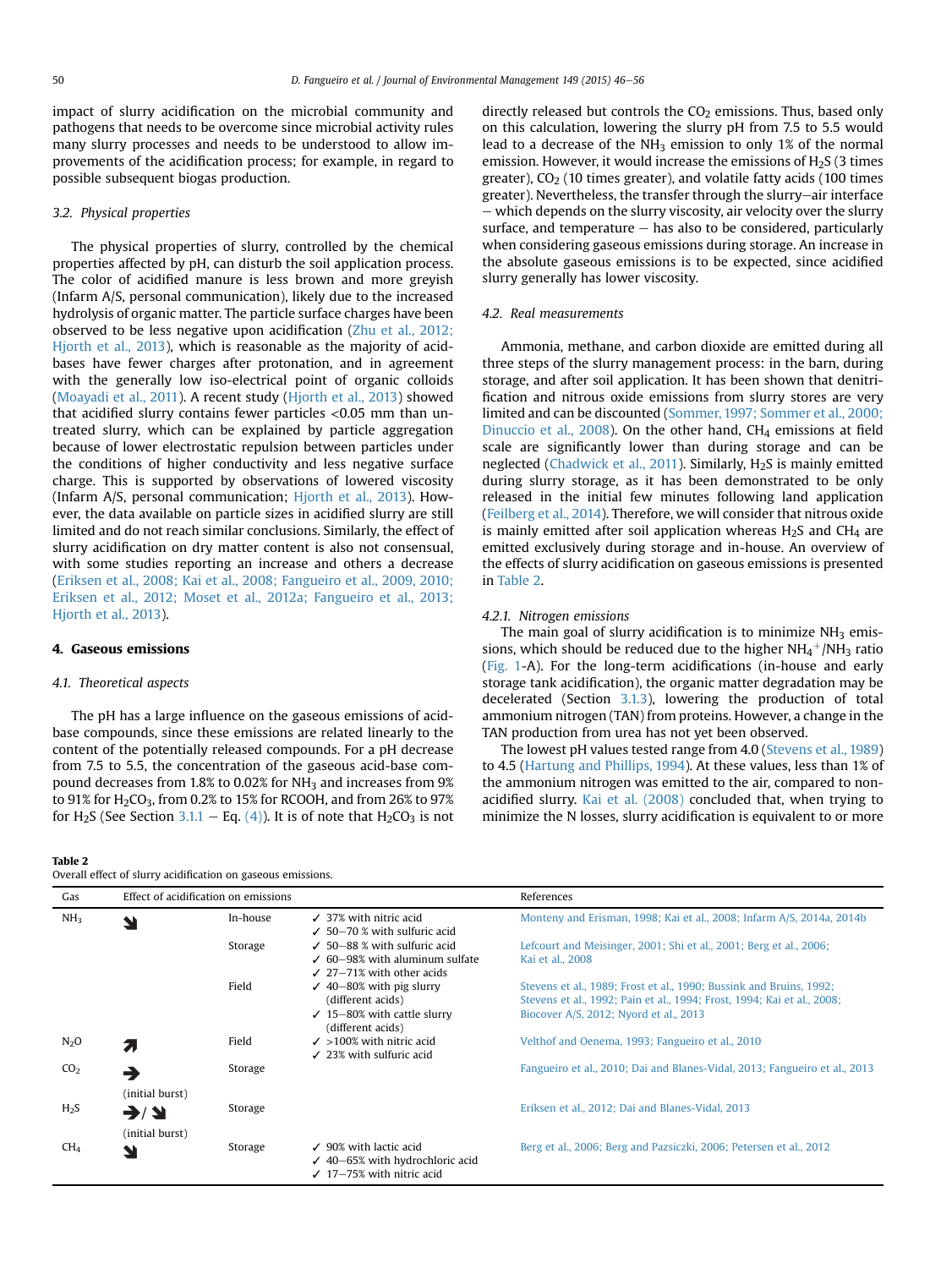efficient than other solutions such as covering the slurry store with leca® pebbles, straw, natural surface crust, or a PVC cover.

As previously referred to, the efficiency of acidification with regard to reducing  $NH<sub>3</sub>$  emissions depends on parameters such as the additive, target pH, slurry type, and step in the slurry management chain [\(Ndegwa et al., 2008](#page-9-0)). Several studies have confirmed that  $NH_3$  emissions are directly related to the final pH of the slurry, following the addition of the amendment [\(Stevens et al.,](#page-10-0) [1989; Vandre and Clemens, 1997; Berg, 2003; Petersen et al., 2012;](#page-10-0) [Dai and Blanes-Vidal, 2013](#page-10-0)). The efficiency of the additives used to decrease NH3 emissions during storage varies significantly. The most efficient are strong acids such as H<sub>2</sub>SO<sub>4</sub> or HCl ([Ndegwa et al.,](#page-9-0) [2008\)](#page-9-0). [Berg et al. \(2006\)](#page-8-0) reported that lactic acid reduced  $NH<sub>3</sub>$ emissions by 65–88%, with pH values between 5.7 and 4.2, whereas nitric acid reduced  $NH<sub>3</sub>$  emissions by only 29–71% for the same pH values. Other acidifying agents, such as alum, have been used, mainly with poultry manure, and gave decreases in  $NH<sub>3</sub>$  emissions similar to those obtained with strong acids. The addition of aluminum sulfate to cattle slurry gave decreases in  $NH<sub>3</sub>$  emissions of 60% at pH 5 [\(Lefcourt and Meisinger, 2001](#page-9-0)) and 98% at pH 4.2 ([Shi](#page-9-0) [et al., 2001](#page-9-0)).

With field application acidification, decreases of  $NH<sub>3</sub>$  emissions in the range of 40-80% with pig slurry ([Stevens et al., 1989;](#page-10-0) [Biocover A/S, 2012; Nyord et al., 2013\)](#page-10-0) and  $15-80\%$  with cattle slurry ([Stevens et al., 1989; Frost et al., 1990; Bussink and Bruins,](#page-10-0) [1992; Stevens et al., 1992; Frost, 1994; Pain et al., 1994](#page-10-0)) can be achieved.

Only a limited number of studies have considered the impact of slurry acidification on N<sub>2</sub>O emissions following soil application. [Velthof and Oenema \(1993\)](#page-10-0) concluded that acidification of slurry with  $HNO<sub>3</sub>$  led to higher  $N<sub>2</sub>O$  emissions, but they attributed this to the addition of  $NO_3^-$  via the acid rather than to the pH change. They also compared two target pH values and stressed the importance of the acidification time: when acidification was performed immediately before soil application, slurry pH (6 or 4.5) had no effect on  $N<sub>2</sub>O$  emissions, but when acidified one week prior to soil application, higher  $N_2O$  emissions were observed from slurry acidified to pH 6 rather than pH 4.5. [Fangueiro et al. \(2010\)](#page-8-0) followed the N2O emissions from a sandy soil amended with acidified or non-acidified pig slurry, or with the liquid and solid fractions obtained after separation of the acidified and raw slurry. Over the first 47 days of incubation, lower  $N_2O$  emissions were observed from the acidified slurry and the liquid and solid fractions. But later, higher emissions were observed from acidified raw slurry  $-$  whereas emissions from the acidified liquid and solid fractions remained lower than from the non-acidified liquid and solid fractions, respectively. The authors also reported that the start of the  $N_2O$ emissions was delayed for the acidified slurry: as will be seen later (Section 5.1), acidification can delay nitrification and consequently denitrification, the main source of  $N_2O$ .

#### 4.2.2. Carbon emissions

Carbon dioxide is a well-known greenhouse gas, but in some studies of slurry management  $CO<sub>2</sub>$  emissions are not considered because they belong to the natural carbon cycle. However, when considering slurry acidification, one has to ensure that such treatment does not induce an increase in  $CO<sub>2</sub>$  emissions, although this could be expected due to the higher  $\rm H_2CO_3/HCO_3^-$  ratio. For longterm acidifications (Section [2.2](#page-2-0)), the organic matter degradation may be decelerated (Section [3.1.3](#page-3-0)), lowering the production of carbonate. In contrast, the acidification also causes dissolution of minerals, increasing the content of dissolved carbonate (Section  $3.1.2$ 

The emission of  $CO<sub>2</sub>$  occurs mainly during the acidification process [\(Dai and Blanes-Vidal, 2013; Fangueiro et al., 2013\)](#page-8-0), when emission rates can be  $2-10$  times higher than during the subsequent storage. However, [Fangueiro et al. \(2013\)](#page-8-0) observed lower CO2 emissions from acidified than from non-acidified slurry over the whole storage period. [Dai and Blanes-Vidal \(2013\)](#page-8-0) did not find significant differences over 40 days. It is noteworthy that a larger and faster decay of  $CO<sub>2</sub>$  emissions is observed in acidified relative to non-acidified slurry during the first days of storage.

Following soil application, lower  $CO<sub>2</sub>$  emissions were observed in soil amended with acidified pig or cattle slurry relative to nonacidified slurries [\(Fangueiro et al., 2010, 2013\)](#page-8-0). Acidification may change the dry matter content (Section [3.1.3\)](#page-3-0); these authors showed that this effect is more significant in slurries of low dry matter content. Such decreased  $CO<sub>2</sub>$  emissions can reflect lower microbial activity in the soil, with a negative impact on nutrients cycling. Nevertheless, the lower the  $CO<sub>2</sub>$  emissions, the higher the amount of carbon stored in the soil.

Slurry acidification acts on methanogenesis; therefore, CH4 emissions should be lowered by long-term acidification treatments, but not by short-term acidification (Section [3.1.3](#page-3-0)). The reason may be an increased amount of protonated acids, which act as an inhibitor [\(Ottosen et al., 2009](#page-9-0)). Only a few studies have looked at the impact of acidification on methane emissions during slurry storage. [Berg et al. \(2006\)](#page-8-0) reported that slurry acidification decreased CH<sub>4</sub> emissions during storage but also that such decreases did not depend on the target pH below pH 5. The effect on  $CH_4$  emissions depends strongly on the acid used. Published studies targeting different pHs reported decreases >90% with lactic acid against  $67-87%$  with H<sub>2</sub>SO<sub>4</sub>, 40-65% with HCl, and  $17-75%$  with nitric acid ([Berg et al., 2006; Berg and Pazsiczki, 2006; Petersen et al., 2012](#page-8-0)).

#### 4.2.3. Hydrogen sulfide

Hydrogen sulfide emissions were unaffected by acidification in some studies, but in others showed a decrease ([Eriksen et al., 2012;](#page-8-0) [Dai and Blanes-Vidal, 2013; Hjorth et al., 2013](#page-8-0)). An increase of H<sub>2</sub>S emissions has been observed immediately after acidification [\(Dai](#page-8-0) [and Blanes-Vidal, 2013\)](#page-8-0); this can happen because existing sulfide is protonated [\(Fig. 1-](#page-1-0)B) and also due to the initiation of mixing [\(Dai](#page-8-0) [and Blanes-Vidal, 2013\)](#page-8-0). When acidification is performed with  $H<sub>2</sub>SO<sub>4</sub>$ , an increase of  $H<sub>2</sub>S$  may occur since the activity of sulfatereducing bacteria can be stimulated by the addition of inorganic sulfur ([Dai and Blanes-Vidal, 2013\)](#page-8-0). Nevertheless, such bacteria are also sensitive to pH; consequently, acidification to low pH may limit their activity and hence  $H_2S$  emissions ([Eriksen et al., 2008\)](#page-8-0). Furthermore, H<sub>2</sub>S emissions can be avoided by oxygenation of acidified slurry ([Jensen, 2002](#page-9-0)). Additionally, the lower rate of organic matter degradation  $-$  including protein (Section [3.1.3](#page-3-0))  $$ may decrease the production of sulfate and thus sulfide.

#### 5. Following land application

#### 5.1. Plant nutrient availability and crop production

A delay of ammonium N nitrification was observed in soils amended with acidified slurries, relative to non-acidified ones ([Fangueiro et al., 2010, 2013\)](#page-8-0). This delay lasted for about 20 days, for both pig and cattle slurry. Furthermore, for more than 60 days, the  $NH_4^+$  concentration in soil amended with acidified slurry or the liquid fraction of slurry remained significantly higher than in soil amended with the raw materials. The reasons for this are not clear and might involve a combination of nitrification delay, reduction/ inhibition of nitrogen immobilization, and stimulation of organic N mineralization [\(Fangueiro et al., 2009](#page-8-0)). The effect of slurry acidification on the mineral fertilizer equivalent (MFE) has been estimated in several studies, but the results varied significantly [\(Fig. 6\)](#page-6-0). [Sørensen and Eriksen \(2009\)](#page-10-0) observed no significant effects of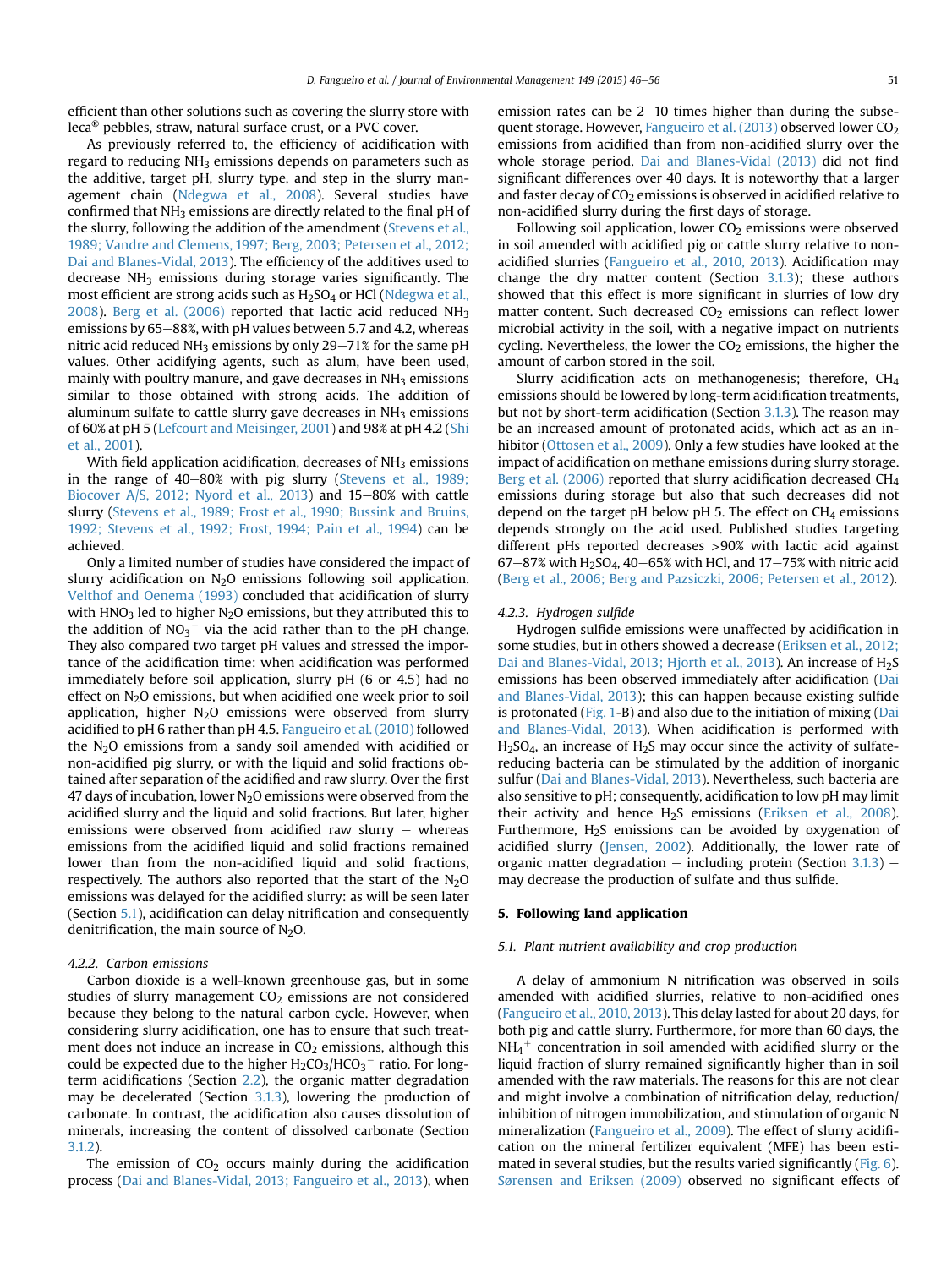<span id="page-6-0"></span>

Fig. 6. Effect of slurry acidification on Mineral Fertilizer equivalent.

slurry acidification on the MFE when slurry was incorporated before sowing a barley crop. However, the same authors reported an increase of the MFE in a range of 39–63% for cattle slurry and  $74-100\%$  with pig slurry, when acidified slurry was band applied. [Kai et al. \(2008\)](#page-9-0) reported a 43% increase of the MFE with application of acidified slurry, relative to raw slurry, in a three-year experiment with a winter wheat and spring barley rotation. These authors also reported that N fertilization is easier to manage with acidified slurry, since its  $NH_4^+$  content is more constant relative to non-acidified slurry due to minimal  $NH<sub>3</sub>$  losses. This point is essential to increasing the farmer's confidence in using slurry as a substitute for mineral fertilizer.

[Roboredo et al. \(2012\)](#page-9-0) followed the dynamics of P in soil amended with acidified or non-acidified pig slurry, and observed a significant effect of acidification on the P availability in soil as well as its evolution with time. Slurry acidification increased the most labile fraction of P and no P immobilization was observed in soil amended with acidified slurry. Slurry acidification can indeed induce the dissolution of some inorganic phosphates, leading to higher inorganic P concentrations in the most labile fraction (Section [3.1.2](#page-3-0)). [Petersen et al. \(2013\)](#page-9-0) also reported an increase of P availability in soils amended with acidified slurry, relative to nonacidified slurry.

The content of easily accessible organic matter may increase (Section [3.1.3\)](#page-3-0) in soil amended with acidified slurry. This will impact directly on soil microbial activity and indirectly on crop production and nutrient removal, since the dynamics of most nutrients are positively correlated with carbon availability.

The increased availability of nutrients in soils amended with acidified slurry led to significant increases in yields of winter wheat ([Kai et al., 2008; Birkmose and Vestergaard, 2013](#page-9-0)), spring Barley ([Kai et al., 2008](#page-9-0)), and maize ([Petersen et al., 2013\)](#page-9-0). When applied to permanent grasslands, acidified slurry also increased herbage yields [\(Frost et al., 1990; Pain et al., 1994\)](#page-9-0) but, according to [Pain](#page-9-0) [et al. \(1994\)](#page-9-0), this effect was observed only at the first cut following autumn application whereas in the remaining cuts no differences were observed. Nevertheless, more field trials are still needed to accurately assess this effect.

#### 5.2. Leaching and runoff

The speciation of the acid/bases has a significant influence on the chemical system of slurry, namely its ionic strength, particle surface charges, interactions between particles and dissolved compounds, and microbial cell membrane transfer. Therefore, even after soil application, effects of slurry acidification on nutrients leaching can be anticipated. However, only few data from studies performed in controlled conditions are available and field-scale data are still missing. [Macedo et al. \(2013\)](#page-9-0), in a pot experiment, compared the effects of acidified and non-acidified cattle slurry application to soil and reported no significant differences between the two treatments on nitrate  $-$  except during the first  $10-15$  days, when the  $NO<sub>3</sub><sup>-</sup>$  concentration in the soil solution resulting from the acidified slurry treatment was  $10-20$  times lower. This is in agreement with the inhibition/delay of nitrification observed in soils amended with acidified slurry. [Semitela et al. \(2013\)](#page-9-0) observed,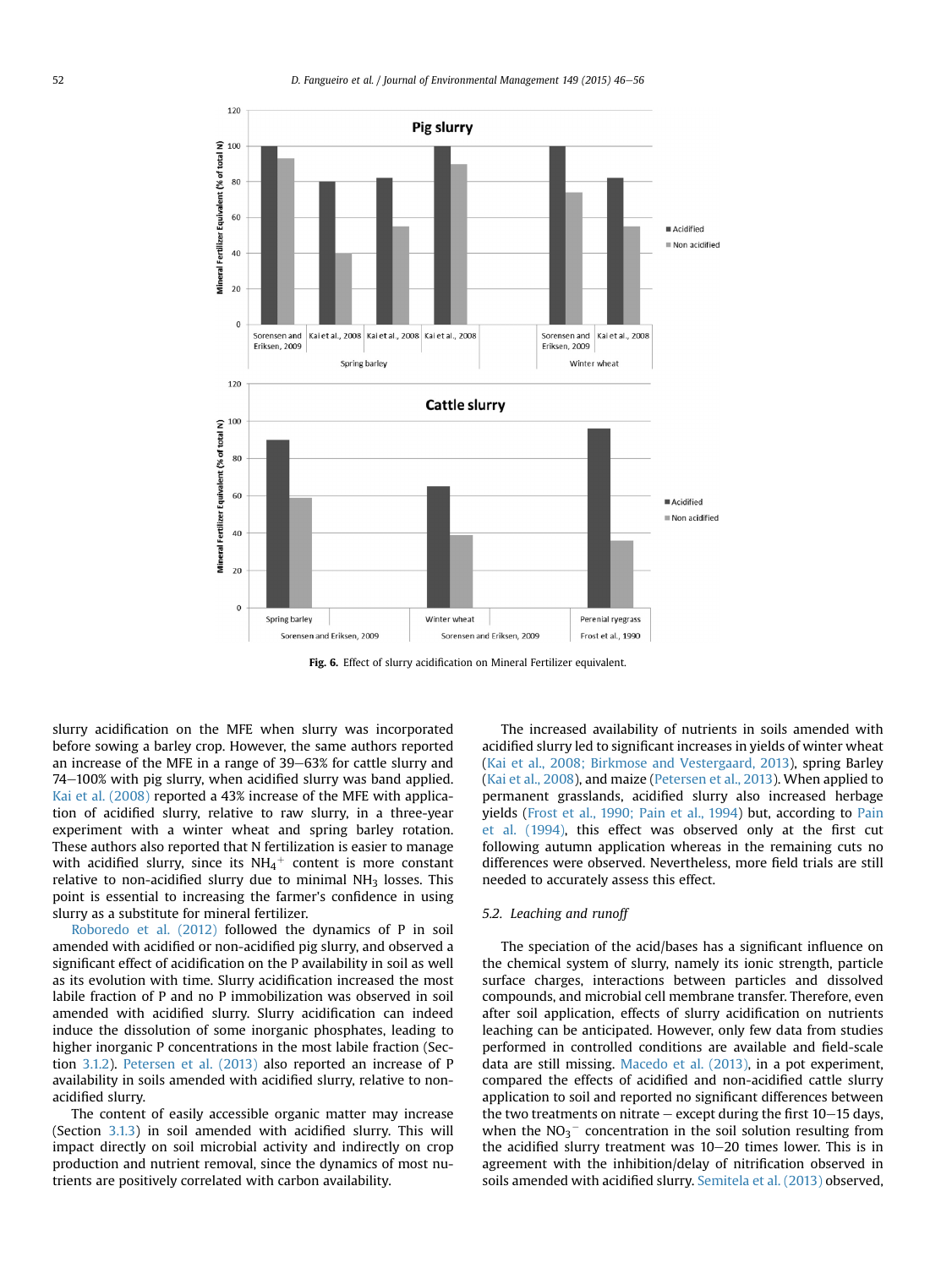in a sandy soil, higher potential nitrate leaching over the first 30 days following application of non-acidified slurry, relative to acidified slurry, but the opposite was observed after day 30. However, the same authors did not report significant differences between acidified and non-acidified slurry in a sandy loam soil. [Fangueiro](#page-8-0) [et al. \(2014\)](#page-8-0), in a soil column experiment, did not observe significant differences in the leachate pH, but lower nitrate leaching and higher leaching of salts were observed in soils amended with acidified slurry relative to non-acidified slurry. [Macedo et al. \(2013\)](#page-9-0) also reported that acidification strongly increased the P concentration in the soil solution, particularly during the first 20 days after slurry application.

It is to be noted that the impact of slurry acidification on nutrients and pathogens run-off has not been considered yet. Although, the risk of surface water contamination by run off is significant since acidified slurry may not be incorporated after application in soils.

### 6. Potential combination of acidification with other treatment technologies

#### 6.1. Slurry aeration

Slurry aeration is applied upon acidification to minimize foaming, though it is typically applied to stored slurry to induce nitrification-denitrification and to reduce its odor potential by creating an aerobic environment. Part of the rationale of the odor reduction derives from a rapid, aerobic biological degradation of the volatile fatty acids (VFA) contained in slurry  $-$  resulting in a reduction of hydrogen sulfide emissions. Nevertheless, the decrease of the VFA concentration in slurry causes an increase of pH, thus contributing to increased ammonia losses [\(Zhang and Zhu,](#page-10-0) [2005\)](#page-10-0). Therefore, aeration and acidification may be seen as antagonistic treatments.

[Sørensen and Eriksen \(2009\)](#page-10-0) showed an insignificant effect of the aeration of slurry acidified to pH 5.5 with sulfuric acid (3.24 g S kg $^{-1}$  pig slurry) on slurry total N, ammonium N, total S and organic N concentration, when compared to non-acidified slurry. The same authors also observed no influence of acidification on the content of VFA. In contrast, [Cooper and Cornforth \(1978\)](#page-8-0) and [Zhang and Zhu](#page-10-0) [\(2005\)](#page-10-0) performed studies under different temperatures, redox levels, and treatment times, and observed a significant increase of the decomposition of VFA due to aeration of pig slurry.

#### 6.2. Composting

Nitrogen volatilization during composting is highly influenced by the temperature and pH of the compost ([Tran et al., 2011\)](#page-10-0). Despite increased implementation of manure composting, few data on the effect of acidification on gaseous losses and the N content in the final product are available in the literature. [Mahimairaja et al.](#page-9-0) [\(1994\)](#page-9-0) found that the addition of elemental sulfur to poultry manure (which reduced the pH to  $6.1-6.6$ ) prior to composting reduced the emission of  $NH<sub>3</sub>$  (compared to non-acidified poultry manure) by 43%-70% depending on the bulking agent. However, no increase in the NH<sub>4</sub><sup>+</sup> – N or NO<sub>3</sub><sup>-</sup> – N concentration was observed in composted acidified slurry, suggesting that elemental sulfur addition inhibited the decomposition of uric acid or promoted N immobilization. Gu et al.  $(2011)$  assessed the effect of  $0.25\%$ -0.50% sulfur (dry weight) and  $0.25\% -0.50\%$  sulfur in combination with Thiobacillus thioparus on the composting of cattle manure. The pH decreased to 6.0–6.3 and a significantly-higher ammonium concentration (with respect to untreated cattle manure) was observed in the amended composting materials. Nevertheless, the 0.5% treatments represented an excess of sulfur, as reflected in the temperature and germination indexes. Addition of CaCl<sub>2</sub> or alum to poultry litter or superphosphate  $Ca(H_2PO_4)_2$  to solid pig manure also decreased NH<sub>3</sub> emissions during composting, by  $10-74%$ relative to the controls [\(Kithome et al., 1999; Tran et al., 2011\)](#page-9-0).

#### 6.3. Solid-liquid separation

The liquid fraction from wastewater centrifugation has been observed to increase in volume from 55% to 75% upon lowering the pH from 6.8 to 1.5 [\(Chen et al., 2001\)](#page-8-0). Similarly, liquid fractions obtained after slurry separation by screw pressing, decanter centrifugation, and flocculation  $+$  dewatering increased in volume from 82% to 91%, from 79% to 88%, and from 45% to 56%, respectively, after long-term in-house acidification from pH 7.0 to 5.3 ([Cocolo et al., 2013](#page-8-0)). Lower dewatering resistance has also been observed after acidification of sewage sludge, which can be explained partly by a lower absolute zeta potential ([Zhu et al., 2012\)](#page-10-0) (see also Section [3.2\)](#page-4-0). In contrast, a short-term acidification from pH 8.5 to pH 6.0 did not influence the volume of the liquid fraction obtained by centrifugation ([Fangueiro et al., 2009\)](#page-8-0). The increased volume of the liquid fraction after in-house slurry acidification seemed to be due to an operationally-simplified settling of the particles and drainage of the liquid fraction [\(Cocolo et al., 2013\)](#page-8-0); the long-term acidified slurry showed fewer small particles, decreased liquid viscosity, and increased filtration velocity. The short-term acidification may not provide sufficient time for the particle size changes to occur and thus no variation in the liquid fraction volume was observed. The dry matter content in the liquid fraction from acidified slurry has been shown to be greater than in the control slurry ([Fangueiro et al., 2009; Cocolo et al., 2013\)](#page-8-0). This can be explained by a more-rapid separation, causing flushing of nutrients to the filtrate or providing less time for settling of small particles upon centrifugation. In addition, an increase of ash, volatile solids, and protein was also observed in the liquid fraction from acidified slurry [\(Chen et al., 2001; Cocolo et al., 2013](#page-8-0)). However, no effect was reported in relation to dissolved components such as VFA, K, and sulfide. The acidification caused dissolution of minerals (see Section [3.1.2](#page-3-0)); thus, the concentrations of P, Mg, Ca, and dissolved divalent, non-precipitating ions such as Cu or Zn increased in the liquid fraction [\(Fangueiro et al., 2009; Cocolo et al., 2013\)](#page-8-0).

#### 6.4. Anaerobic digestion

Biogas production from  $H_2SO_4$ -acidified animal slurry and its liquid fraction has been observed to be below that of the nonacidified slurry and liquid fraction, respectively [\(Moset et al.,](#page-9-0) [2012a; Sutaryo et al., 2013\)](#page-9-0). This lower biogas production seems to be due to sulfate inhibition [\(Colleran et al., 1995, 1998; Moset](#page-8-0) [et al., 2012a\)](#page-8-0) or to toxic conditions for some microorganisms, induced by the high levels of sulfide produced by the sulfatereducing bacteria. In contrast, biogas production from the solid fraction of acidified slurry is typically not lower than from the non-acidified solid fraction [\(Sutaryo et al., 2013; Sommer et al., 2014](#page-10-0))  $$ probably because the contents of the dissolved VFA and sulfate in the acidified solid fraction are low ([Sutaryo et al., 2012\)](#page-10-0). Codigestion of acidified slurry with non-acidified slurry has been proved to increase biogas production by up to 20%, in a mixture with 10-20% acidified slurry [\(Moset et al., 2012a, 2012b](#page-9-0)). The organic degradation during storage of the slurry, before feeding it into the biogas reactor, caused an increased content of easilydegradable organic components (Section [3.1.3\)](#page-3-0); this is a likely reason for the increased biogas production. Hence, co-digestion with acidified slurry must balance the beneficial increased content of easily-degradable organic components and the detrimental increased sulfate content. The application of other additives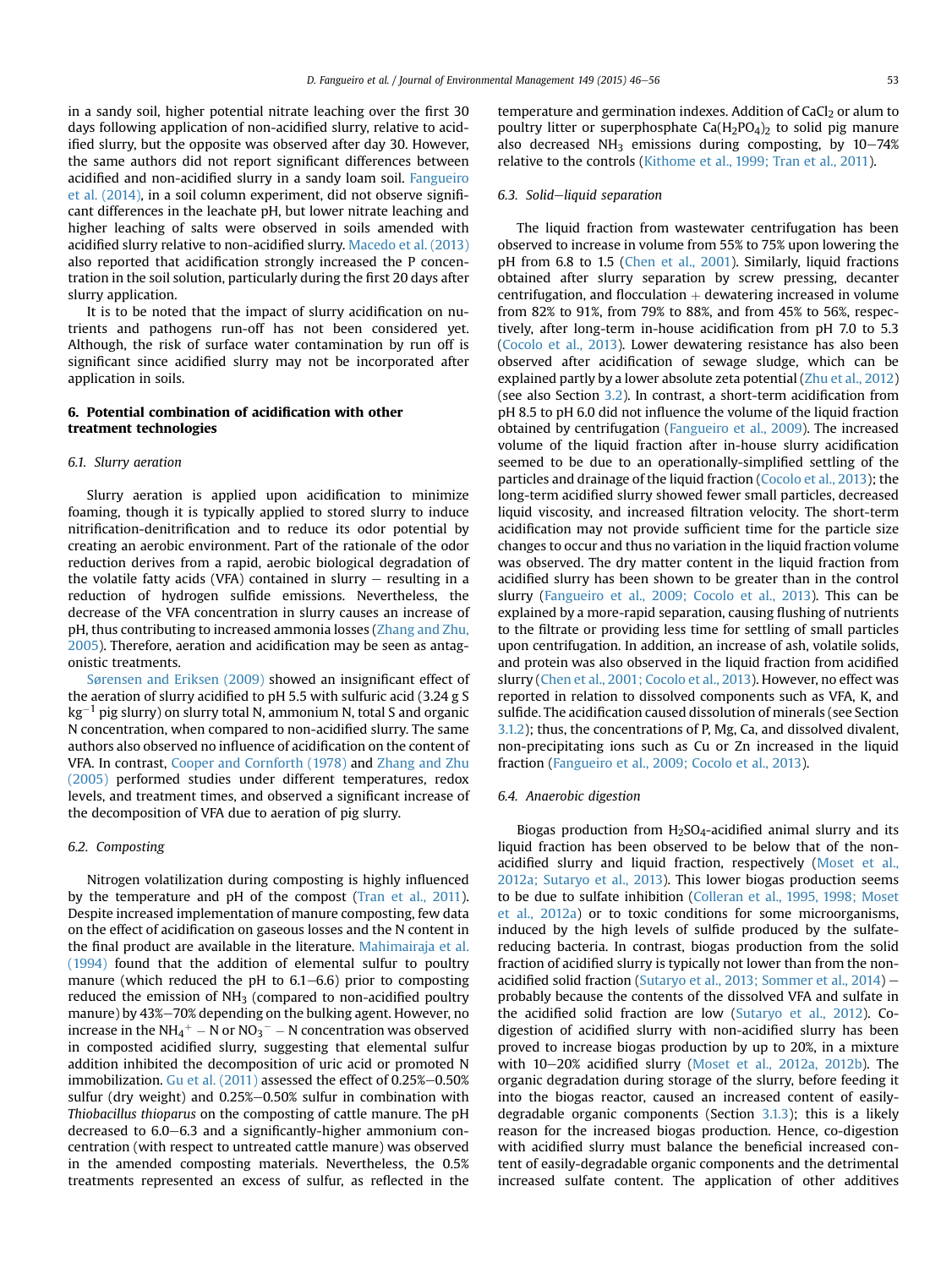<span id="page-8-0"></span>(Section [2.1](#page-1-0)) for the acidification rather than  $H_2SO_4$  should not cause sulfate inhibition, but it may cause other toxicity or microbial competition problems.

### 7. Conclusions

Acidification of animal slurry has proved to be an efficient solution to minimize  $NH_3$  emissions in-house, during storage, and after soil application, as well as to increase the fertilizer value of slurry, without negative impacts on other gaseous emissions. Furthermore, acidification impacts positively on other slurry treatments such as solid-liquid separation or composting; upon the use of a non-sulfur containing additive, it may also impact positively on biogas production. Nevertheless, acidification of slurry might induce higher losses by leaching, due to solubilization of mineral elements.

Today, the main limiting factor of this technology is the handling of concentrated acid that has to be performed by specialized workers and, in consequence, increases the cost. Alternatives to concentrated acids already exist but more research is still needed to improve both their technical and economic aspects. Moreover, the lack of specific equipment for the acidification of solid manures and the separated solid fraction narrows the possible fields of application of the treatment.

More information is needed to have clear evidence that this technology does not induce any pollution swapping. Since slurry acidification is running successfully in Denmark, it is realistic that the technology can be applied in many other countries. However, such dissemination of acidification depends mainly on the country's legislation that will be altered only with a solid scientific basis. The present review highlights the lack of information relative to the long-term impact of acidified slurry application to soil as well as the need for more research on slurry acidification.

#### Acknowledgments

The research leading to these results has received funding from the Portuguese Fundação para a Ciência e a Tecnologia (FCT) through the projects "Animal slurry management: sustainable practices at field scale" (PTDC/AGR-PRO/119428/2010) and (ProjectPEst-OE/AGR/UI0528/2011), and from the People Programme (Marie Curie Actions) of the European Union's Seventh Framework Programme FP7/2007-2013/under REA grant agreement n° [289887]. The authors were also supported by the Danish Council for Strategic Research (DSF) under the research program "Strategic Research in Sustainable Energy and Environment", through the project (Ref. 09-067246) "Clean and environmentally friendly animal waste technologies for fertilizer and energy production (Cleanwaste)". David Fangueiro has received a grant from the FCT (SFRH/BPD/84229/2012). This document reflects only the author's view and the Union is not liable for any use that may be made of the information contained therein.

#### References

- [Aarnink, A.J.A., Verstegen, M.W.A., 2007. Nutrition, key factor to reduce environ](http://refhub.elsevier.com/S0301-4797(14)00484-8/sref1)[mental load from pig production. Livest. Sci. 109, 194](http://refhub.elsevier.com/S0301-4797(14)00484-8/sref1)-[203](http://refhub.elsevier.com/S0301-4797(14)00484-8/sref1).
- [Anderson, N., Strader, R., Davidson, C., 2003. Airborne reduced nitrogen: ammonia](http://refhub.elsevier.com/S0301-4797(14)00484-8/sref2) [emissions from agriculture and other sources. Environ. Int. 29, 277](http://refhub.elsevier.com/S0301-4797(14)00484-8/sref2)-[286](http://refhub.elsevier.com/S0301-4797(14)00484-8/sref2).
- [Armstrong, K.A., Burns, R.T., Walker, F.R., Wilhelm, L.R., Raman, D.R., 2003.](http://refhub.elsevier.com/S0301-4797(14)00484-8/sref3) [Ammonia concentrations in poultry broiler production units treated with liquid](http://refhub.elsevier.com/S0301-4797(14)00484-8/sref3) [alum. In: Air Pollution from Agricultural Operations III, Proceedings of the](http://refhub.elsevier.com/S0301-4797(14)00484-8/sref3) [12](http://refhub.elsevier.com/S0301-4797(14)00484-8/sref3)-[15 October 2003 Conference \(Research Triangle Park, North Carolina USA\),](http://refhub.elsevier.com/S0301-4797(14)00484-8/sref3) [pp. 116](http://refhub.elsevier.com/S0301-4797(14)00484-8/sref3)-[122](http://refhub.elsevier.com/S0301-4797(14)00484-8/sref3).
- [Balsari, P., Dinuccio, E., Gioelli, F., 2006. A low cost solution for ammonia emission](http://refhub.elsevier.com/S0301-4797(14)00484-8/sref4) [abatement from slurry storage. Int. Congr. Ser. 1293, 323](http://refhub.elsevier.com/S0301-4797(14)00484-8/sref4)-[326.](http://refhub.elsevier.com/S0301-4797(14)00484-8/sref4)
- [Berg, W., 2003. Reducing ammonia emissions by combining covering and acidifying](http://refhub.elsevier.com/S0301-4797(14)00484-8/sref5) [liquid manure. In: 3rd International Conference on Air Pollution from Agri](http://refhub.elsevier.com/S0301-4797(14)00484-8/sref5)[cultural Operations. Raleigh NC., USA, 12](http://refhub.elsevier.com/S0301-4797(14)00484-8/sref5)-[15 October 2003](http://refhub.elsevier.com/S0301-4797(14)00484-8/sref5).
- [Berg, W., Pazsiczki, I., 2006. Mitigation of manure emission during manure storage.](http://refhub.elsevier.com/S0301-4797(14)00484-8/sref6) [Int. Congr. Ser. 1293, 213](http://refhub.elsevier.com/S0301-4797(14)00484-8/sref6)-[216.](http://refhub.elsevier.com/S0301-4797(14)00484-8/sref6)
- [Berg, W., Türk, M., Hellebrand, H.J., 2006. Effects of Acidifying Liquid Cattle Manure](http://refhub.elsevier.com/S0301-4797(14)00484-8/sref7) [with Nitric or Lactic Acid on Gaseous Emissions. Workshop on Agricultural Air](http://refhub.elsevier.com/S0301-4797(14)00484-8/sref7) [Quality. Washington D.C USA, \(June 2006\), pp. 492](http://refhub.elsevier.com/S0301-4797(14)00484-8/sref7)-[498](http://refhub.elsevier.com/S0301-4797(14)00484-8/sref7).
- Biocover A/S, 2012. Vera Statement. [http://www.veracert.eu/-/media/DS/Files/](http://www.veracert.eu/-/media/DS/Files/Downloads/Artikler/VERA/VERA_erklaering_2012_okt_enkeltside.pdf) [Downloads/Artikler/VERA/VERA\\_erklaering\\_2012\\_okt\\_enkeltside.pdf](http://www.veracert.eu/-/media/DS/Files/Downloads/Artikler/VERA/VERA_erklaering_2012_okt_enkeltside.pdf) (accessed 07.05.14.).
- Birkmose, T., Vestergaard, A., 2013. Acidifi[cation of slurry in barns, stores and during](http://refhub.elsevier.com/S0301-4797(14)00484-8/sref9) [application: review of Danish research, trials and experience. In: Proceedings](http://refhub.elsevier.com/S0301-4797(14)00484-8/sref9) [from the 15th RAMIRAN Conference, Versailles, France](http://refhub.elsevier.com/S0301-4797(14)00484-8/sref9).
- [Bussink, D.W., Bruins, M.A., 1992. Reduction in ammonia volatilization using different](http://refhub.elsevier.com/S0301-4797(14)00484-8/sref10) [slurry application techniques on grassland. Meststoffen 1, 31](http://refhub.elsevier.com/S0301-4797(14)00484-8/sref10)-[36 \(in Dutch\).](http://refhub.elsevier.com/S0301-4797(14)00484-8/sref10)
- Chadwick, D., Sommer, S., Thorman, R., Fangueiro, D., Cardenas, L., Amon, B. [Misselbrook, T., 2011. Manure management: implications for greenhouse gas](http://refhub.elsevier.com/S0301-4797(14)00484-8/sref11) [emissions. Anim. Feed Sci. Technol. 166](http://refhub.elsevier.com/S0301-4797(14)00484-8/sref11)-[167, 514](http://refhub.elsevier.com/S0301-4797(14)00484-8/sref11)-[531.](http://refhub.elsevier.com/S0301-4797(14)00484-8/sref11)
- [Chen, Y., Yang, H., Gu, G., 2001. Effect of acid surfactant treatment on activated](http://refhub.elsevier.com/S0301-4797(14)00484-8/sref12) [sludge dewatering and settling. Water Res. 35, 2615](http://refhub.elsevier.com/S0301-4797(14)00484-8/sref12)-[2620.](http://refhub.elsevier.com/S0301-4797(14)00484-8/sref12)
- [Choi, I.H., 2004. A Study on Reducing the Environmental Pollutants from Animal](http://refhub.elsevier.com/S0301-4797(14)00484-8/sref13) [Feces and Urine. Taegu University, Gyong San, South Korea \(Ph.D. thesis\).](http://refhub.elsevier.com/S0301-4797(14)00484-8/sref13)
- [Christensen, M.L., Sommer, S.G., 2013. Manure characterization and inorganic](http://refhub.elsevier.com/S0301-4797(14)00484-8/sref14) [chemistry. In: Sommer, S.G., Christensen, M.L., Schmidt, T., Jensen, L.S. \(Eds.\),](http://refhub.elsevier.com/S0301-4797(14)00484-8/sref14) [Animal Manure Recycling: Treatment and Management. John Wiley](http://refhub.elsevier.com/S0301-4797(14)00484-8/sref14) & [Sons, Ltd,](http://refhub.elsevier.com/S0301-4797(14)00484-8/sref14) [Chichester, UK.](http://refhub.elsevier.com/S0301-4797(14)00484-8/sref14)
- [Christensen, M.L., Hjorth, M., Keiding, K., 2009. Characterization of pig slurry with](http://refhub.elsevier.com/S0301-4797(14)00484-8/sref15) reference to fl[occulation and separation. Water Res. 43, 773](http://refhub.elsevier.com/S0301-4797(14)00484-8/sref15)-[783.](http://refhub.elsevier.com/S0301-4797(14)00484-8/sref15)
- [Clemens, J., Bergmann, S., Vandre, R., 2002. Reduced ammonia emissions from slurry](http://refhub.elsevier.com/S0301-4797(14)00484-8/sref16) after self-acidifi[cation with organic supplements. Environ. Technol. 23, 429](http://refhub.elsevier.com/S0301-4797(14)00484-8/sref16)-[435](http://refhub.elsevier.com/S0301-4797(14)00484-8/sref16).
- [Cocolo, G., Hjorth, M., Curnis, S., Provolo, G., 2013. Manure acidi](http://refhub.elsevier.com/S0301-4797(14)00484-8/sref17)fication affecting solid-liquid separation effi[ciency. In: Proceedings from the 15th RAMIRAN](http://refhub.elsevier.com/S0301-4797(14)00484-8/sref17) [Conference, Versailles, France.](http://refhub.elsevier.com/S0301-4797(14)00484-8/sref17)
- Colina, J., Lewis, A., Miller, P.S., 2000. A Review of the Ammonia Issue and Pork Production. Nebraska Swine Reports. Paper 108. [http://digitalcommons.unl.](http://digitalcommons.unl.edu/coopext_swine/108) [edu/coopext\\_swine/108.](http://digitalcommons.unl.edu/coopext_swine/108)
- [Colleran, E., Finnegan, S., Lens, P., 1995. Anaerobic treatment of sulphate containing](http://refhub.elsevier.com/S0301-4797(14)00484-8/sref19) [waste streams. Ant. Van Leeuwenhoek 67, 29](http://refhub.elsevier.com/S0301-4797(14)00484-8/sref19)-[46.](http://refhub.elsevier.com/S0301-4797(14)00484-8/sref19)
- [Colleran, E., Pender, S., Phipott, U., O-Flaherty, V., Leahy, B., 1998. Full-scale and](http://refhub.elsevier.com/S0301-4797(14)00484-8/sref20) [laboratory-scale anaerobic treatment of citric acid production wastewater.](http://refhub.elsevier.com/S0301-4797(14)00484-8/sref20) [Biodegradation 9, 233](http://refhub.elsevier.com/S0301-4797(14)00484-8/sref20)-[245](http://refhub.elsevier.com/S0301-4797(14)00484-8/sref20).
- [Cook, K.L., Rothrock, M.J., Warren, J.G., Sistani, K.R., Moore Jr., P.A., 2008. Effect of](http://refhub.elsevier.com/S0301-4797(14)00484-8/sref21) [alum treatment on the concentration of total and ureolytic microorganisms in](http://refhub.elsevier.com/S0301-4797(14)00484-8/sref21) [poultry litter. J. Environ. Qual. 37, 2360](http://refhub.elsevier.com/S0301-4797(14)00484-8/sref21)-[2367.](http://refhub.elsevier.com/S0301-4797(14)00484-8/sref21)
- [Cooper, P., Cornforth, I.S., 1978. Volatile fatty acids in stored animal slurry. J. Sci.](http://refhub.elsevier.com/S0301-4797(14)00484-8/sref22) [Food Agric. 29, 19](http://refhub.elsevier.com/S0301-4797(14)00484-8/sref22)-[27.](http://refhub.elsevier.com/S0301-4797(14)00484-8/sref22)
- [Dai, X.R., Blanes-Vidal, V., 2013. Emissions of ammonia, carbon dioxide, and](http://refhub.elsevier.com/S0301-4797(14)00484-8/sref23) hydrogen sulfi[de from swine wastewater during and after acidi](http://refhub.elsevier.com/S0301-4797(14)00484-8/sref23)fication treat[ment: effect of pH, mixing and aeration. J. Environ. Manag. 115, 147](http://refhub.elsevier.com/S0301-4797(14)00484-8/sref23)-[154.](http://refhub.elsevier.com/S0301-4797(14)00484-8/sref23)
- [Daumer, M.L., Picard, S., Saint-Cast, P., Dabert, P., 2010. Technical and economical](http://refhub.elsevier.com/S0301-4797(14)00484-8/sref24) [assessment of formic acid to recycle phosphorus from pig slurry by a combined](http://refhub.elsevier.com/S0301-4797(14)00484-8/sref24) acidifi[cation-precipitation process. J. Hazard Mat. 180, 316](http://refhub.elsevier.com/S0301-4797(14)00484-8/sref24)-[365.](http://refhub.elsevier.com/S0301-4797(14)00484-8/sref24)
- [Dinuccio, E., Berg, W., Balsari, P., 2008. Gaseous emissions from the storage of un](http://refhub.elsevier.com/S0301-4797(14)00484-8/sref25)[treated slurries and the fractions obtained after mechanical separation. Atmos.](http://refhub.elsevier.com/S0301-4797(14)00484-8/sref25) [Environ. 42, 2448](http://refhub.elsevier.com/S0301-4797(14)00484-8/sref25)-[2459.](http://refhub.elsevier.com/S0301-4797(14)00484-8/sref25)
- [ECETOC, 1994. In: Stringer, D.A. \(Ed.\), Technical Report n](http://refhub.elsevier.com/S0301-4797(14)00484-8/sref26)° [62, Ammonia Emissions to](http://refhub.elsevier.com/S0301-4797(14)00484-8/sref26) [Air in Western Europe. Brussels, Belgium, \(193 pp\).](http://refhub.elsevier.com/S0301-4797(14)00484-8/sref26)
- [Eriksen, J., Sorensen, P., Eisgaard, L., 2008. The fate of sulfate in acidi](http://refhub.elsevier.com/S0301-4797(14)00484-8/sref27)fied pig slurry [during storage and following application to cropped soil. J. Environ. Qual. 37 \(1\),](http://refhub.elsevier.com/S0301-4797(14)00484-8/sref27) [280](http://refhub.elsevier.com/S0301-4797(14)00484-8/sref27)-[286.](http://refhub.elsevier.com/S0301-4797(14)00484-8/sref27)
- [Eriksen, J., Adamsen, A.P.S., Norgaard, J.V., Poulsen, H.D., Jensen, B.B., Petersen, S.O.,](http://refhub.elsevier.com/S0301-4797(14)00484-8/sref28) [2010. Emissions of sulfur-containing odorants, ammonia, and methane from pig](http://refhub.elsevier.com/S0301-4797(14)00484-8/sref28) [slurry: effects of dietary methionine and benzoic acid. J. Environ. Qual. 39,](http://refhub.elsevier.com/S0301-4797(14)00484-8/sref28) [1097](http://refhub.elsevier.com/S0301-4797(14)00484-8/sref28)-[1107.](http://refhub.elsevier.com/S0301-4797(14)00484-8/sref28)
- [Eriksen, J., Andersen, A.J., Poulsen, H.V., Adamsen, A.P.S., Petersen, S.O., 2012. Sulfur](http://refhub.elsevier.com/S0301-4797(14)00484-8/sref29) [turnover and emissions during storage of cattle slurry: effects of acidi](http://refhub.elsevier.com/S0301-4797(14)00484-8/sref29)fication and sulfur addition. J. Environ. Qual.  $41$  (5),  $1633-1641$ .
- [Erisman, J.W., Bleeker, A., Hensen, A., Vermeulen, A., 2008. Agricultural air quality in](http://refhub.elsevier.com/S0301-4797(14)00484-8/sref30) [Europe and the future perspectives. Atmos. Environ. 42, 3209](http://refhub.elsevier.com/S0301-4797(14)00484-8/sref30)-[3217.](http://refhub.elsevier.com/S0301-4797(14)00484-8/sref30)
- [Fangueiro, D., Ribeiro, H., Vasconcelos, E., Coutinho, J., Cabral, F., 2009. Treatment by](http://refhub.elsevier.com/S0301-4797(14)00484-8/sref31) acidifi[cation followed by solid-liquid separation affects slurry and slurry frac](http://refhub.elsevier.com/S0301-4797(14)00484-8/sref31)[tions composition and their potential of N mineralization. Bioresour. Technol.](http://refhub.elsevier.com/S0301-4797(14)00484-8/sref31) [100 \(20\), 4914](http://refhub.elsevier.com/S0301-4797(14)00484-8/sref31)-[4917.](http://refhub.elsevier.com/S0301-4797(14)00484-8/sref31)
- [Fangueiro, D., Ribeiro, H., Coutinho, J., Cardenas, L., Trindade, H., Cunha-Queda, C.,](http://refhub.elsevier.com/S0301-4797(14)00484-8/sref32) Vasconcelos, E., Cabral, F., 2010. Nitrogen mineralization and  $CO<sub>2</sub>$  and  $N<sub>2</sub>O$ [emissions in a sandy soil amended with original or acidi](http://refhub.elsevier.com/S0301-4797(14)00484-8/sref32)fied pig slurries or with the relative fractions. Biol. Fert. Soil  $46$   $(4)$ ,  $383-391$ .
- [Fangueiro, D., Surgy, S., Coutinho, J., Vasconcelos, E., 2013. Impact of cattle slurry](http://refhub.elsevier.com/S0301-4797(14)00484-8/sref33) acidifi[cation on carbon and nitrogen dynamics during storage and after soil](http://refhub.elsevier.com/S0301-4797(14)00484-8/sref33) [incorporation. J. Plant Nutr. Soil Sci. 176, 540](http://refhub.elsevier.com/S0301-4797(14)00484-8/sref33)-[550](http://refhub.elsevier.com/S0301-4797(14)00484-8/sref33).
- [Fangueiro, D., Surgy, S., Napier, V., Menaia, J., Vasconcelos, E., Coutinho, J., 2014.](http://refhub.elsevier.com/S0301-4797(14)00484-8/sref34) [Impact of slurry management strategies on potential leaching of nutrients and](http://refhub.elsevier.com/S0301-4797(14)00484-8/sref34) [pathogens in a sandy soil amended with cattle slurry. J. Environ. Manag. 146,](http://refhub.elsevier.com/S0301-4797(14)00484-8/sref34)  $198 - 205$  $198 - 205$  $198 - 205$ .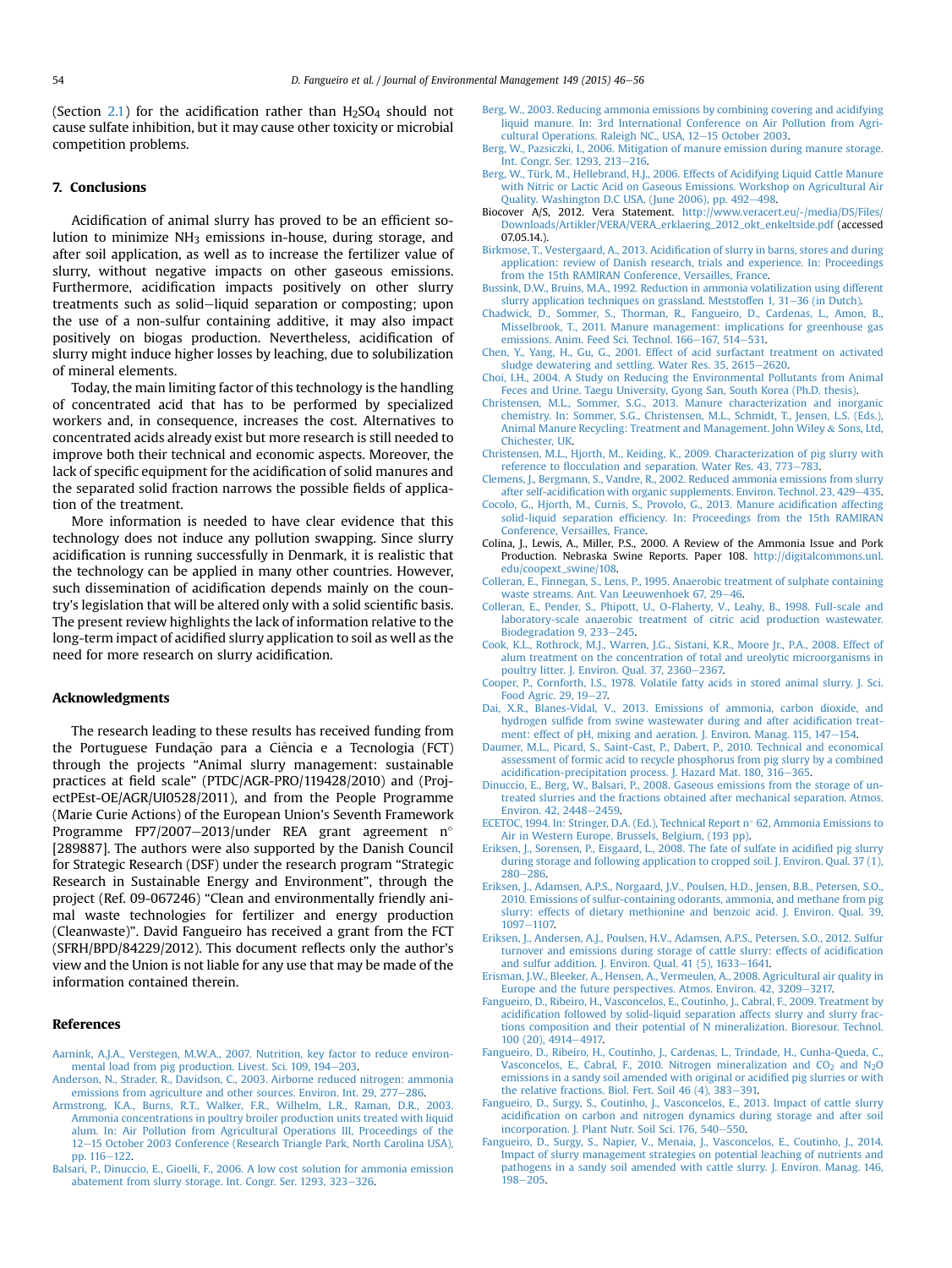<span id="page-9-0"></span>[Feilberg, A., Liu, D., Nyord, T., 2014. Temporal variation in odorant composition](http://refhub.elsevier.com/S0301-4797(14)00484-8/sref35) following land application of manure. Chem. Eng. Trans.  $40, 55-60$ .

- [Frost, J.P., 1994. Effect of spreading method, application rate and dilution on](http://refhub.elsevier.com/S0301-4797(14)00484-8/sref36) [ammonia volatilization from cattle slurry. Grass Forage Sci. 49, 391](http://refhub.elsevier.com/S0301-4797(14)00484-8/sref36)-[400](http://refhub.elsevier.com/S0301-4797(14)00484-8/sref36).
- [Frost, J.P., Stevens, R.J., Laughlin, R.J., 1990. Effect of separation and acidi](http://refhub.elsevier.com/S0301-4797(14)00484-8/sref37)fication on [ammonia volatilization and on the ef](http://refhub.elsevier.com/S0301-4797(14)00484-8/sref37)ficiency of slurry nitrogen for herbage production. J. Agric. Sci.  $115, 49-56$ .
- [Gu, W., Zhang, F., Xu, P., Tang, S., Xie, K., Huang, X., Huang, Q., 2011. Effects of](http://refhub.elsevier.com/S0301-4797(14)00484-8/sref38) sulphur and Thiobacillus thioparus [on cow manure aerobic composting. Bio](http://refhub.elsevier.com/S0301-4797(14)00484-8/sref38)[resour. Technol. 102, 6529](http://refhub.elsevier.com/S0301-4797(14)00484-8/sref38)-[6535.](http://refhub.elsevier.com/S0301-4797(14)00484-8/sref38)
- [Gungor, K., Jurgensen, A., Karthikeyan, K.G., 2007. Determination of phosphorus](http://refhub.elsevier.com/S0301-4797(14)00484-8/sref39) [speciation in dairy manure using XRD and XANES Spectroscopy. J. Environ.](http://refhub.elsevier.com/S0301-4797(14)00484-8/sref39) Oual.  $36(6)$ ,  $1856-1863$  $1856-1863$ .
- [Gyldenkaerne, S., 2013. Estimation of the Green House Gas \(GHG\) Emission from](http://refhub.elsevier.com/S0301-4797(14)00484-8/sref40) [the Manure Application System SyreN](http://refhub.elsevier.com/S0301-4797(14)00484-8/sref40)+[. Report. Aarhus University, p. 11.](http://refhub.elsevier.com/S0301-4797(14)00484-8/sref40)
- Harsø Maskiner A/S, 2014. <http://harso.dk/tankforsuring-.html> (accessed 07.05.14.). [Hartung, J., Phillips, V.R., 1994. Control of gaseous emissions from livestock build](http://refhub.elsevier.com/S0301-4797(14)00484-8/sref42)[ings and manure stores. J. Agric. Eng. Res. 57, 173e189](http://refhub.elsevier.com/S0301-4797(14)00484-8/sref42).
- [Hjorth, M., Cocolo, G., Jonassen, K., Sommer, S.G., 2013. Acidi](http://refhub.elsevier.com/S0301-4797(14)00484-8/sref43)fications effect on [transformations in and composition of animal slurry. In: Proceedings from the](http://refhub.elsevier.com/S0301-4797(14)00484-8/sref43) [15th RAMIRAN Conference, Versailles, France](http://refhub.elsevier.com/S0301-4797(14)00484-8/sref43).
- [Huijsmans, J.F.M., Hol, J.M.G., Vermeulen, G.D., 2007. Effect of application method,](http://refhub.elsevier.com/S0301-4797(14)00484-8/sref44) manure characteristics, weather and fi[eld conditions on ammonia volatilization](http://refhub.elsevier.com/S0301-4797(14)00484-8/sref44) [from manure applied to arable land. Atmos. Environ. 37, 3669](http://refhub.elsevier.com/S0301-4797(14)00484-8/sref44)-[3680](http://refhub.elsevier.com/S0301-4797(14)00484-8/sref44).
- [Husted, S., Jensen, L.S., Jorgensen, S.S., 1991. Reducing ammonia loss from cattle](http://refhub.elsevier.com/S0301-4797(14)00484-8/sref45) [slurry by the used of acidifying additives: the role of the buffer system. J. Sci.](http://refhub.elsevier.com/S0301-4797(14)00484-8/sref45) [Food Agric. 57, 335](http://refhub.elsevier.com/S0301-4797(14)00484-8/sref45)-[349.](http://refhub.elsevier.com/S0301-4797(14)00484-8/sref45)
- Infarm A/S, 2014a. [http://mst.dk/virksomhed-myndighed/landbrug/husdyrgodke](http://mst.dk/virksomhed-myndighed/landbrug/husdyrgodkendelser/den-bedste-tilgaengelige-teknik-(bat)-og-miljoeteknologi/teknologilisten/) [ndelser/den-bedste-tilgaengelige-teknik-\(bat\)-og-miljoeteknologi/](http://mst.dk/virksomhed-myndighed/landbrug/husdyrgodkendelser/den-bedste-tilgaengelige-teknik-(bat)-og-miljoeteknologi/teknologilisten/) [teknologilisten/](http://mst.dk/virksomhed-myndighed/landbrug/husdyrgodkendelser/den-bedste-tilgaengelige-teknik-(bat)-og-miljoeteknologi/teknologilisten/) (accessed 07.05.14.).
- Infarm A/S, 2014b. <http://infarm.dk> (accessed 20.09.14.).
- [Jensen, A.O., 2002. Changing the environment in swine buildings using sulfuric](http://refhub.elsevier.com/S0301-4797(14)00484-8/sref46) [acid. Trans. ASAE 45 \(1\), 223](http://refhub.elsevier.com/S0301-4797(14)00484-8/sref46)-[227.](http://refhub.elsevier.com/S0301-4797(14)00484-8/sref46)
- [Jensen, L.S., Sommer, S.G., 2013. Manure organic matter](http://refhub.elsevier.com/S0301-4797(14)00484-8/sref47) [characteristics and mi](http://refhub.elsevier.com/S0301-4797(14)00484-8/sref47)[crobial transformation. In: Sommer, S.G., Christensen, M.L., Schmidt, T.,](http://refhub.elsevier.com/S0301-4797(14)00484-8/sref47) [Jensen, L.S. \(Eds.\), Animal Manure Recycling: Treatment and Management. John](http://refhub.elsevier.com/S0301-4797(14)00484-8/sref47) [Wiley](http://refhub.elsevier.com/S0301-4797(14)00484-8/sref47) & [Sons, Ltd, Chichester, UK](http://refhub.elsevier.com/S0301-4797(14)00484-8/sref47).
- Jørgen Hyldgaard Staldservice A/S, 2014. [http://www.jhstaldservic.dk/landbrug/tag/](http://www.jhstaldservic.dk/landbrug/tag/forsuring-teknologi-listen) [forsuring-teknologi-listen](http://www.jhstaldservic.dk/landbrug/tag/forsuring-teknologi-listen) (accessed 07.05.14.).
- [Kai, P., Pedersen, P., Jensen, J.E., Hansen, M.N., Sommer, S.G., 2008. A whole-farm](http://refhub.elsevier.com/S0301-4797(14)00484-8/sref48) assessment of the efficacy of slurry acidifi[cation in reducing ammonia emis](http://refhub.elsevier.com/S0301-4797(14)00484-8/sref48)[sions. Eur. J. Agron. 28, 148](http://refhub.elsevier.com/S0301-4797(14)00484-8/sref48)-[154](http://refhub.elsevier.com/S0301-4797(14)00484-8/sref48).
- [Kithome, M., Paul, J.W., Bomke, A.A., 1999. Reducing nitrogen losses during simu](http://refhub.elsevier.com/S0301-4797(14)00484-8/sref49)[lated composting of poultry manure using adsorbents or chemical amend](http://refhub.elsevier.com/S0301-4797(14)00484-8/sref49)[ments. J. Environ. Qual. 28, 194](http://refhub.elsevier.com/S0301-4797(14)00484-8/sref49)-[201.](http://refhub.elsevier.com/S0301-4797(14)00484-8/sref49)
- Kyndestoft Maskinfabrik Aps, 2014. [http://mst.dk/media/mst/8059874/melt\\_](http://mst.dk/media/mst/8059874/melt_indstilling_kyndestoft_till_g_fuldg_dskning_endelig140318.pdf) [indstilling\\_kyndestoft\\_till\\_g\\_fuldg\\_dskning\\_endelig140318.pdf](http://mst.dk/media/mst/8059874/melt_indstilling_kyndestoft_till_g_fuldg_dskning_endelig140318.pdf) (accessed 07.05.14.).
- [Lefcourt, A.M., Meisinger, J.J., 2001. Effect of adding alum or zeolite to dairy slurry](http://refhub.elsevier.com/S0301-4797(14)00484-8/sref50) [on ammonia volatilization and chemical composition. J. Dairy Sci. 84,](http://refhub.elsevier.com/S0301-4797(14)00484-8/sref50) [1814](http://refhub.elsevier.com/S0301-4797(14)00484-8/sref50)-[1821.](http://refhub.elsevier.com/S0301-4797(14)00484-8/sref50)
- [Li, H., Xin, H., Burns, R.T., Liang, Y., 2006. Reduction of Ammonia Emission from](http://refhub.elsevier.com/S0301-4797(14)00484-8/sref51) [Stored Poultry Manure Using Additives: Zeolite, Al](http://refhub.elsevier.com/S0301-4797(14)00484-8/sref51)+[clear, Ferix-3 and PLT](http://refhub.elsevier.com/S0301-4797(14)00484-8/sref51)" [Agricultural and Biosystems Engineering Conference Papers, Posters and Pre](http://refhub.elsevier.com/S0301-4797(14)00484-8/sref51)[sentations 2006 ASABE Annual International Meeting, Portland, Oregon](http://refhub.elsevier.com/S0301-4797(14)00484-8/sref51).
- [Lindsay, W.L., 1979. Chemical Equilibria in Soils. Wiley-Interscience, USA](http://refhub.elsevier.com/S0301-4797(14)00484-8/sref52).
- [Line, J.E., Bailey, J.S., 2006. Effect of on-farm litter acidi](http://refhub.elsevier.com/S0301-4797(14)00484-8/sref53)fication treatments on Campylobacter and Salmonella [populations in commercial broiler houses in](http://refhub.elsevier.com/S0301-4797(14)00484-8/sref53) [northeast Georgia. Poult. Sci. 85, 1529](http://refhub.elsevier.com/S0301-4797(14)00484-8/sref53)-[1534.](http://refhub.elsevier.com/S0301-4797(14)00484-8/sref53)
- [Macedo, S., Vasconcelos, E., Semitela, S., Coutinho, J., Fangueiro, D., 2013. Effects of](http://refhub.elsevier.com/S0301-4797(14)00484-8/sref54) soil application techniques and cattle slurry pre-treatment on NH<sub>3</sub> [emissions](http://refhub.elsevier.com/S0301-4797(14)00484-8/sref54) [and soil solution composition](http://refhub.elsevier.com/S0301-4797(14)00484-8/sref54)  $-$  [a pot experiment. In: Proceedings from the](http://refhub.elsevier.com/S0301-4797(14)00484-8/sref54) [15th RAMIRAN Conference, Versailles, France](http://refhub.elsevier.com/S0301-4797(14)00484-8/sref54).
- [Mahimairaja, S., Bolan, N.S., Hedley, M.J., MacGregor, A.N., 1994. Losses and trans](http://refhub.elsevier.com/S0301-4797(14)00484-8/sref55)[formation of nitrogen during composting of poultry manure with different](http://refhub.elsevier.com/S0301-4797(14)00484-8/sref55) [amendments: an incubation experiment. Bioresour. Technol. 47, 265](http://refhub.elsevier.com/S0301-4797(14)00484-8/sref55)-[273.](http://refhub.elsevier.com/S0301-4797(14)00484-8/sref55)
- [McCrory, D.F., Hobbs, P.J., 2001. Additives to reduce ammonia and odor emissions](http://refhub.elsevier.com/S0301-4797(14)00484-8/sref56) [from livestock wastes: a review. J. Environ. Qual. 30, 345](http://refhub.elsevier.com/S0301-4797(14)00484-8/sref56)-[355](http://refhub.elsevier.com/S0301-4797(14)00484-8/sref56).
- [Misselbrook, T.H., Smith, K.A., Johnson, R.A., Pain, B.F., 2002. Slurry application](http://refhub.elsevier.com/S0301-4797(14)00484-8/sref57) [techniques to reduce ammonia emissions: results of some UK](http://refhub.elsevier.com/S0301-4797(14)00484-8/sref57) field-scale experiments. Biosyst. Eng.  $81$  (3),  $313-321$ .
- [Moayadi, H., Asadi, A., Huat, B.B.K., Kazemian, S., 2011. Zeta potential of organic soil](http://refhub.elsevier.com/S0301-4797(14)00484-8/sref58) [in presence of calcium chloride, cement and polyvinyl alcohol. Int. J. Electro](http://refhub.elsevier.com/S0301-4797(14)00484-8/sref58)[chem. Sci. 6, 4493](http://refhub.elsevier.com/S0301-4797(14)00484-8/sref58)-[4503](http://refhub.elsevier.com/S0301-4797(14)00484-8/sref58).
- [Monteny, G.J., Erisman, J.W., 1998. Ammonia emission from dairy cow buildings: a](http://refhub.elsevier.com/S0301-4797(14)00484-8/sref59) [review of measurement techniques, in](http://refhub.elsevier.com/S0301-4797(14)00484-8/sref59)fluencing factors and possibilities for [reduction. Neth. J. Agric. Sci. 46, 225](http://refhub.elsevier.com/S0301-4797(14)00484-8/sref59)-[247.](http://refhub.elsevier.com/S0301-4797(14)00484-8/sref59)
- [Moore, P.A., Daniel, T.C., Edwards, D.R., 1999. Reducing phosphorus runoff and](http://refhub.elsevier.com/S0301-4797(14)00484-8/sref60) improving poultry production with alum. Poult. Sci.  $78,692-698$ .
- [Moore, P.A., Daniel, T.C., Edwards, D.R., 2000. Reducing phosphorus runoff and](http://refhub.elsevier.com/S0301-4797(14)00484-8/sref61) [inhibiting ammonia loss from poultry manure with aluminum sulfate.](http://refhub.elsevier.com/S0301-4797(14)00484-8/sref61) [J. Environ. Qual. 29 \(1\), 37](http://refhub.elsevier.com/S0301-4797(14)00484-8/sref61)-[49.](http://refhub.elsevier.com/S0301-4797(14)00484-8/sref61)
- [Moset, V., Cambra-L](http://refhub.elsevier.com/S0301-4797(14)00484-8/sref62)ó[pez, M., Møller, H.B., 2012a. The inhibiting effect of sulfate on](http://refhub.elsevier.com/S0301-4797(14)00484-8/sref62) [thermophilic anaerobic digestion of cattle and pig waste slurry. Trans. ASABE](http://refhub.elsevier.com/S0301-4797(14)00484-8/sref62) [55, 2309](http://refhub.elsevier.com/S0301-4797(14)00484-8/sref62)-[2317.](http://refhub.elsevier.com/S0301-4797(14)00484-8/sref62)
- [Moset, V., Cerisuelo, A., Sutaryo, S., M](http://refhub.elsevier.com/S0301-4797(14)00484-8/sref63)ø[ller, H.B., 2012b. Process performance of](http://refhub.elsevier.com/S0301-4797(14)00484-8/sref63) [anaerobic co-digestion of raw and acidi](http://refhub.elsevier.com/S0301-4797(14)00484-8/sref63)fied pig slurry. Water Res. 46, 5019-[5027.](http://refhub.elsevier.com/S0301-4797(14)00484-8/sref63) [Nahm, K.H., 2005. Environmental effects of chemical additives used in poultry litter](http://refhub.elsevier.com/S0301-4797(14)00484-8/sref64)
- [and swine manure. Crit. Rev. Env. Sci. Tech. 35, 487](http://refhub.elsevier.com/S0301-4797(14)00484-8/sref64)-[513](http://refhub.elsevier.com/S0301-4797(14)00484-8/sref64). [Ndegwa, P.M., Hristov, A.N., Arogo, J., Shef](http://refhub.elsevier.com/S0301-4797(14)00484-8/sref65)field, R.E., 2008. A review of ammonia
- [emission mitigation techniques for concentrated animal feeding operations.](http://refhub.elsevier.com/S0301-4797(14)00484-8/sref65) Biosyst. Eng.  $100.453 - 469$ .
- [Nørgaard, J.V., Fern](http://refhub.elsevier.com/S0301-4797(14)00484-8/sref66) [andez, J.A., Sørensen, K.U., Wamberg, S., Poulsen, H.D.,](http://refhub.elsevier.com/S0301-4797(14)00484-8/sref66) Kristensen, N.B., 2010. Urine acidifi[cation and mineral metabolism in growing](http://refhub.elsevier.com/S0301-4797(14)00484-8/sref66) [pigs fed diets supplemented with dietary methionine and benzoic acid. Livest.](http://refhub.elsevier.com/S0301-4797(14)00484-8/sref66) [Sci. 134, 116](http://refhub.elsevier.com/S0301-4797(14)00484-8/sref66)-[118.](http://refhub.elsevier.com/S0301-4797(14)00484-8/sref66)
- [Nyord, T., Liu, D., Eriksen, J., Adamsen, A.P.S., 2013. Effect of acidi](http://refhub.elsevier.com/S0301-4797(14)00484-8/sref67)fication and soil [injection of animal slurry on ammonia and odour emission. In: Proceedings](http://refhub.elsevier.com/S0301-4797(14)00484-8/sref67) [from the 15th RAMIRAN Conference, Versailles, France](http://refhub.elsevier.com/S0301-4797(14)00484-8/sref67).
- Oerum Smeden, 2014. [http://www.oerum-smeden.dk/default.efact?pid](http://www.oerum-smeden.dk/default.efact%3Fpid%3D7577)=[7577](http://www.oerum-smeden.dk/default.efact%3Fpid%3D7577) (accessed 07.05.14.).
- [Ottosen, L.D.M., Poulsen, H.V., Nielsen, D.A., Finster, K., Nielsen, L.P., Revsbech, N.P.,](http://refhub.elsevier.com/S0301-4797(14)00484-8/sref68) [2009. Observations on microbial activity in acidi](http://refhub.elsevier.com/S0301-4797(14)00484-8/sref68)fied pig slurry. Biosyst. Eng. 102  $(3)$ , 291-[297.](http://refhub.elsevier.com/S0301-4797(14)00484-8/sref68)
- [Pain, B.F., Misselbrook, T.H., Rees, Y.J., 1994. Effects of nitri](http://refhub.elsevier.com/S0301-4797(14)00484-8/sref69)fication inhibitor and acid [addition to cattle slurry on nitrogen losses and herbage. Grass Forage Sci. 49,](http://refhub.elsevier.com/S0301-4797(14)00484-8/sref69)  $209 - 215$  $209 - 215$
- [Panetta, D.M., Powers, W.J., Lorimor, J.C., 2005. Management strategy impacts on](http://refhub.elsevier.com/S0301-4797(14)00484-8/sref70) [ammonia volatilization from swine manure. J. Environ. Qual. 34, 1119](http://refhub.elsevier.com/S0301-4797(14)00484-8/sref70)-[1130.](http://refhub.elsevier.com/S0301-4797(14)00484-8/sref70)
- [Petersen, S.O., Sommer, S.G., B](http://refhub.elsevier.com/S0301-4797(14)00484-8/sref71)e[line, F., Burton, C., Dach, J., Dourmad, J.Y., Leip, A.,](http://refhub.elsevier.com/S0301-4797(14)00484-8/sref71) [Misselbrook, T., Nicholson, F., Poulsen, H.D., Provolo, G., S](http://refhub.elsevier.com/S0301-4797(14)00484-8/sref71)ø[rensen, P.,](http://refhub.elsevier.com/S0301-4797(14)00484-8/sref71) [Vinneras, B., Weiske, A., Bernal, M.-P., Bohm, R., Juhasz, C., Mihelic, R.,](http://refhub.elsevier.com/S0301-4797(14)00484-8/sref71) [Martinez, J., 2007. Recycling of livestock wastes and other residues](http://refhub.elsevier.com/S0301-4797(14)00484-8/sref71)-[a whole](http://refhub.elsevier.com/S0301-4797(14)00484-8/sref71) [farm perspective. Livest. Prod. Sci. 112, 180](http://refhub.elsevier.com/S0301-4797(14)00484-8/sref71)-[191.](http://refhub.elsevier.com/S0301-4797(14)00484-8/sref71)
- [Petersen, S.O., Andersen, A.J., Eriksen, J., 2012. Effects of cattle slurry acidi](http://refhub.elsevier.com/S0301-4797(14)00484-8/sref72)fication on [ammonia and methane evolution during storage. J. Environ. Qual. 41, 88](http://refhub.elsevier.com/S0301-4797(14)00484-8/sref72)-[94.](http://refhub.elsevier.com/S0301-4797(14)00484-8/sref72)
- [Petersen, J., Lemming, C., Rubæk, G.H., 2013. Side-band injection of acidi](http://refhub.elsevier.com/S0301-4797(14)00484-8/sref73)fied cattle [slurry as starter P-fertilization for maize seedlings. In: Proceedings from the](http://refhub.elsevier.com/S0301-4797(14)00484-8/sref73) [15th RAMIRAN Conference, Versailles, France](http://refhub.elsevier.com/S0301-4797(14)00484-8/sref73).
- [Portejoie, S., Martinez, J., Guiziou, F., Coste, C.M., 2003. Effect of covering pig slurry](http://refhub.elsevier.com/S0301-4797(14)00484-8/sref74) [stores on the ammonia emission processes. Bioresour. Technol. 87, 199](http://refhub.elsevier.com/S0301-4797(14)00484-8/sref74)-[207.](http://refhub.elsevier.com/S0301-4797(14)00484-8/sref74)
- [Portejoie, S., Dourmad, J.Y., Martinez, J., Lebreton, Y., 2004. Effect of lowering dietary](http://refhub.elsevier.com/S0301-4797(14)00484-8/sref75) [crude protein on nitrogen excretion, manure composition and ammonia](http://refhub.elsevier.com/S0301-4797(14)00484-8/sref75) [emission from fattening pigs. Livest. Prod. Sci. 91, 45](http://refhub.elsevier.com/S0301-4797(14)00484-8/sref75)-[55.](http://refhub.elsevier.com/S0301-4797(14)00484-8/sref75)
- [Ritz, C.W., Fairchild, B.D., Lack, M.P., 2004. Implications of ammonia production and](http://refhub.elsevier.com/S0301-4797(14)00484-8/sref76) [emissions from commercial poultry facilities: a review. J. Appl. Poult. Res. 13,](http://refhub.elsevier.com/S0301-4797(14)00484-8/sref76) [684](http://refhub.elsevier.com/S0301-4797(14)00484-8/sref76)-[692](http://refhub.elsevier.com/S0301-4797(14)00484-8/sref76)
- [Roboredo, M., Fangueiro, D., Lage, S., Coutiho, J., 2012. Phosphorus dynamics in soils](http://refhub.elsevier.com/S0301-4797(14)00484-8/sref77) amended with acidifi[ed pig slurry and derived solid fraction. Geoderma](http://refhub.elsevier.com/S0301-4797(14)00484-8/sref77) [189](http://refhub.elsevier.com/S0301-4797(14)00484-8/sref77)-[190, 328](http://refhub.elsevier.com/S0301-4797(14)00484-8/sref77)-[333](http://refhub.elsevier.com/S0301-4797(14)00484-8/sref77).
- [Rothrock Jr., M.J., Cook, K.L., Warren, J.G., Sistani, K.R., 2008. The effect of alum](http://refhub.elsevier.com/S0301-4797(14)00484-8/sref78) [addition on poultry litter microbial communities. Poult. Sci. 87, 1493](http://refhub.elsevier.com/S0301-4797(14)00484-8/sref78)-[1503](http://refhub.elsevier.com/S0301-4797(14)00484-8/sref78).
- [Rotz, C.A., 2004. Management to reduce nitrogen losses in animal production.](http://refhub.elsevier.com/S0301-4797(14)00484-8/sref79) [J. Anim. Sci. \(Suppl\) 82, 119](http://refhub.elsevier.com/S0301-4797(14)00484-8/sref79)-[137.](http://refhub.elsevier.com/S0301-4797(14)00484-8/sref79)
- Safl[ey, L.M., Nelson, D.W., Westerman, P.W., 1983. Conserving manurial nitrogen.](http://refhub.elsevier.com/S0301-4797(14)00484-8/sref80) [Trans. ASAE 30, 1166](http://refhub.elsevier.com/S0301-4797(14)00484-8/sref80)-[1170](http://refhub.elsevier.com/S0301-4797(14)00484-8/sref80).
- [Semitela, S., Martins, F., Coutinho, J., Cabral, F., Fangueiro, D., 2013. Ammonia](http://refhub.elsevier.com/S0301-4797(14)00484-8/sref81) [emissions and potential nitrate leaching in soil amended with cattle slurry:](http://refhub.elsevier.com/S0301-4797(14)00484-8/sref81) effect of slurry pre-treatment by acidifi[cation and/or soil application method.](http://refhub.elsevier.com/S0301-4797(14)00484-8/sref81) [In: Proceedings from the 15th RAMIRAN Conference, Versailles, France](http://refhub.elsevier.com/S0301-4797(14)00484-8/sref81).
- [Shi, Y., Parker, D.B., Cole, N.A., Auvermann, B.W., Mehlhorn, J.E., 2001. Surface](http://refhub.elsevier.com/S0301-4797(14)00484-8/sref82) [amendments to minimize ammonia emissions from beef cattle feedlots. Trans.](http://refhub.elsevier.com/S0301-4797(14)00484-8/sref82) [ASAE 44, 677](http://refhub.elsevier.com/S0301-4797(14)00484-8/sref82)-[682](http://refhub.elsevier.com/S0301-4797(14)00484-8/sref82)
- [Sims, J.T., Luka-McCafferty, N.J., 2002. On-farm evaluation of aluminum sulfate](http://refhub.elsevier.com/S0301-4797(14)00484-8/sref83) [\(alum\) as a poultry litter amendment: effect on litter properties. J. Environ.](http://refhub.elsevier.com/S0301-4797(14)00484-8/sref83) [Qual. 31, 2066](http://refhub.elsevier.com/S0301-4797(14)00484-8/sref83)-[2073.](http://refhub.elsevier.com/S0301-4797(14)00484-8/sref83)
- Smith, D.R., Moore Jr., P.A., Griffi[s, C.L., Daniel, T.C., Edwards, D.R., Boothe, D.L., 2001.](http://refhub.elsevier.com/S0301-4797(14)00484-8/sref84) [Effects of alum and aluminum chloride on phosphorus runoff from swine](http://refhub.elsevier.com/S0301-4797(14)00484-8/sref84) [manure. J. Environ. Qual. 30, 992](http://refhub.elsevier.com/S0301-4797(14)00484-8/sref84)-[998](http://refhub.elsevier.com/S0301-4797(14)00484-8/sref84).
- [Smith, D.R., Moore, P.A., Haggard Jr., B.E., Maxwell, C.V., Daniel, T.C., vanDevander, K.,](http://refhub.elsevier.com/S0301-4797(14)00484-8/sref85) [Davis, M.E., 2004. Effect of aluminum chloride and dietary phytase on relative](http://refhub.elsevier.com/S0301-4797(14)00484-8/sref85) [ammonia losses from swine manure. J. Anim. Sci. 82, 605](http://refhub.elsevier.com/S0301-4797(14)00484-8/sref85)-[611.](http://refhub.elsevier.com/S0301-4797(14)00484-8/sref85)
- [Sommer, S.G., 1997. Ammonia volatilization from farm tanks containing anaerobi](http://refhub.elsevier.com/S0301-4797(14)00484-8/sref86)[cally digested animal slurry. Atmos. Environ. 31, 863](http://refhub.elsevier.com/S0301-4797(14)00484-8/sref86)-[868](http://refhub.elsevier.com/S0301-4797(14)00484-8/sref86).
- [Sommer, S.G., Husted, S., 1995. A simple model of pH in slurry. J. Agric. Sci 124,](http://refhub.elsevier.com/S0301-4797(14)00484-8/sref87) [447](http://refhub.elsevier.com/S0301-4797(14)00484-8/sref87)-[453.](http://refhub.elsevier.com/S0301-4797(14)00484-8/sref87)
- [Sommer, S.G., Hutchings, N.J., 2001. Ammonia emission from](http://refhub.elsevier.com/S0301-4797(14)00484-8/sref88) field applied manure [and its reduction](http://refhub.elsevier.com/S0301-4797(14)00484-8/sref88)-invited paper. Eur. J. Agric. [15](http://refhub.elsevier.com/S0301-4797(14)00484-8/sref88),  $1-15$ .
- [Sommer, S.G., Petersen, S.O., Søgaard, H.T., 2000. Emission of greenhouse gases from](http://refhub.elsevier.com/S0301-4797(14)00484-8/sref89) [stored cattle slurry and slurry fermented at a biogas plant. J. Environ. Qual. 29,](http://refhub.elsevier.com/S0301-4797(14)00484-8/sref89) [744](http://refhub.elsevier.com/S0301-4797(14)00484-8/sref89)-[751.](http://refhub.elsevier.com/S0301-4797(14)00484-8/sref89)
- Sommer, S.G., Génermont, S., Cellier, P., Hutchings, N.J., Olesen, J.E., Morvan, T., [2003. Processes controlling ammonia emission from livestock slurry in the](http://refhub.elsevier.com/S0301-4797(14)00484-8/sref90) fi[eld. Eur. J. Agron. 19, 465](http://refhub.elsevier.com/S0301-4797(14)00484-8/sref90)-[486](http://refhub.elsevier.com/S0301-4797(14)00484-8/sref90).
- Sommer, S.G., Hjorth, M., Leahy, J.J., Zhu, K., Christel, W., Sutaryo, S., Sørensen, C.A.G., 2014. Pig slurry characteristics, nutrient balance and biogas production as affected by separation and acidification. J. Agric. Sci. available on CJO2014 [http://dx.doi.org/10.1017/S0021859614000367.](http://dx.doi.org/10.1017/S0021859614000367)
- [Sørensen, P., Amato, M., 2002. Remineralisation and residual effects of N after](http://refhub.elsevier.com/S0301-4797(14)00484-8/sref92) application of pig slurry to soil. Eur. J. Agron.  $16$ ,  $81-95$  $81-95$ .